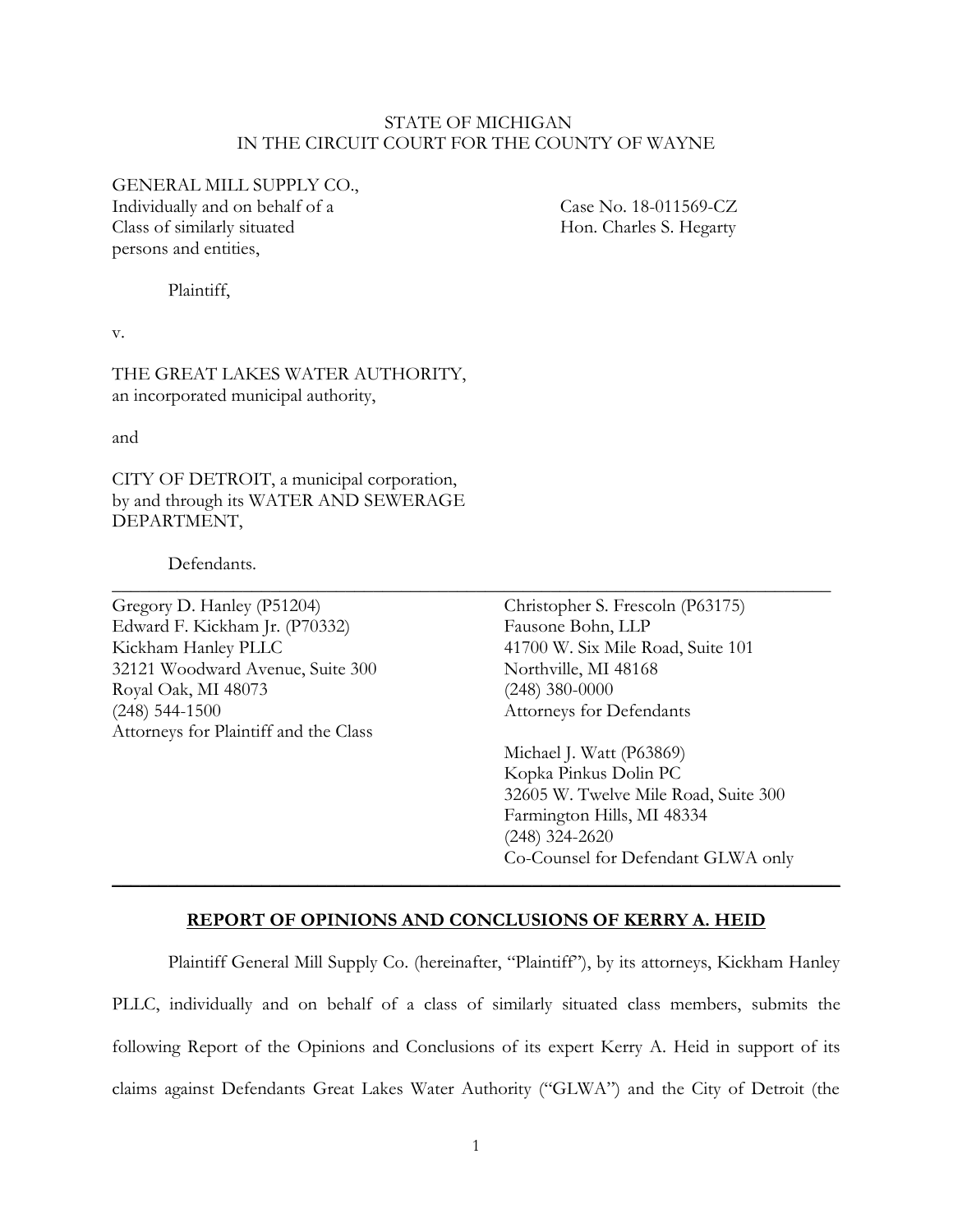"City," collectively with GLWA, "Defendants").

### **I. INTRODUCTION**

I understand that this is a certified class action<sup>1</sup> challenging an Industrial Waste Control Charge ("IWC Charge") GLWA and the City collectively impose on approximately 47,000 owners of certain types of non-residential property located in various municipalities in Southeast Michigan.

I also understand that Defendants impose the IWC Charge solely to recover the costs of GLWA's Industrial Waste Control Division (the "IWC Division"), which is primarily tasked with monitoring the discharge of industrial waste by a small set of Significant Industrial Users ("SIUs"). There are about 250 SIUs under GLWA's jurisdiction.<sup>2</sup>

I also understand that the IWC Charge is not intended to cover the actual cost of treating industrial waste, although preventing the discharge of toxic or non-conventional pollutants provides numerous benefits to the publicly owned treatment works ("POTW") and all of its customers. Instead, the purpose of the IWC Charge is to offset the cost incurred in administering regulatory activities under the Sewer Use Ordinance/Industrial Waste Control Ordinance as required in the National Pollutant Discharge Elimination System (NPDES) Permit Program and the Clean Water

<sup>1</sup> I understand that the Court already has determined that Plaintiff and the Class may challenge the IWC Charges imposed since July 2013. On April 7, 2020, the Court entered an order certifying a Class for the Unreasonable Rate Claims as follows:

<sup>(1)</sup> All persons and entities who/which are not Significant Industrial Users ("SIUs") and who/which have paid or incurred Industrial Waste Control Charges ("IWC Charges") to the Great Lakes Water Authority since January 1, 2016 and/or paid or incurred the IWC Charges to the City of Detroit (the "City") since July 17, 2013.

<sup>2</sup> SIUs are users that are either subject to categorical pretreatment standards per 40 CFR 403 or contribute an average of 25,000 gallons per day or process wastewater which usually requires pretreatment before discharge to the collection system operated by a Publicly Operated Treatment Works ("POTW"). An SIU is specifically defined in City of Detroit Ordinance 08-05, Chapter 56, Article III, Division 3, Section 56-3-58.1. All SIUs operate under permits issued by the City and/or GLWA as the "Control Authority", court orders or consent decrees.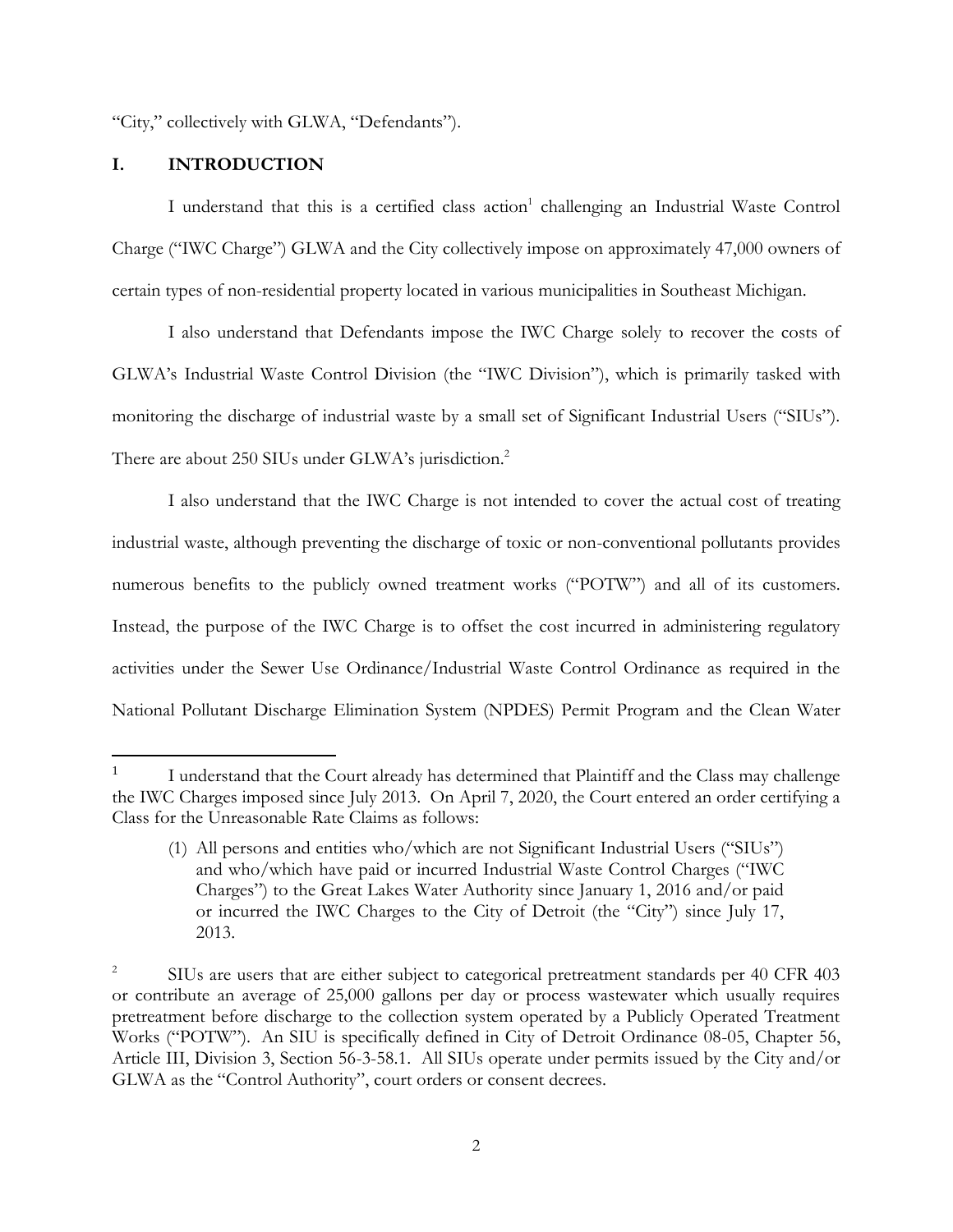Act. The IWC Charge purportedly finances, among other things, the costs associated with inspections, issuance of notices of violation or noncompliance, and other enforcement activities related discharge and monitoring of industrial waste generated by SIUs. The IWC Charge also finances other regulatory activities of the IWC Division, such as monitoring and licensing septage haulers and regulating a small number of sewer users who discharge sanitary sewage containing excess concentration of "ordinary" pollutants.

The IWC Division's regulatory activities, including monitoring the discharge of industrial waste by SIUs, provide a public benefit because they help prevent or minimize pollution, including pollution of waterways, and also benefit all users of the GLWA and Detroit sewer systems by, among other things, helping to maintain the integrity of the wastewater treatment plant. However, I understand that Defendants do not impose the cost of the IWC Division on the public at large or generally on all sewer users. Defendants instead impose the IWC Charge on approximately 47,000 owners of certain types of non-residential property based solely upon the size of the water meter<sup>3</sup> serving their properties.

I understand that Plaintiff's First Amended Complaint alleges three distinct theories of recovery: (1) the IWC Charges constitute taxes which have been imposed in violation of the Headlee Amendment to the Michigan Constitution and MCL 141.91;<sup>4</sup> (2) even if the IWC Charges are not

The idea is that facilities with larger water meters discharge more sanitary sewage. However, there is not necessarily a correlation between the IWC Charge collected for a certain size water meter and the volume of water, if any, that actually that flows through the meter. For example, a user could have a 5/8 inch meter with absolutely no metered flow through it during a given billing period and the user will still be charged a static IWC Charge each month.

<sup>4</sup> The Prohibited Taxes by Cities and Villages Act, MCL 141.91, provides: "Except as otherwise provided by law and notwithstanding any provision of its charter, a city or village shall not impose, levy or collect a tax, other than an ad valorem property tax, on any subject of taxation, unless the tax was being imposed by the city or village on January 1, 1964." I understand that Plaintiff alleges that the City did not impose the IWC Charge on or before January 1, 1964 and, although I understand the Plaintiff argues the IWC Charge is a tax, it is not an ad valorem property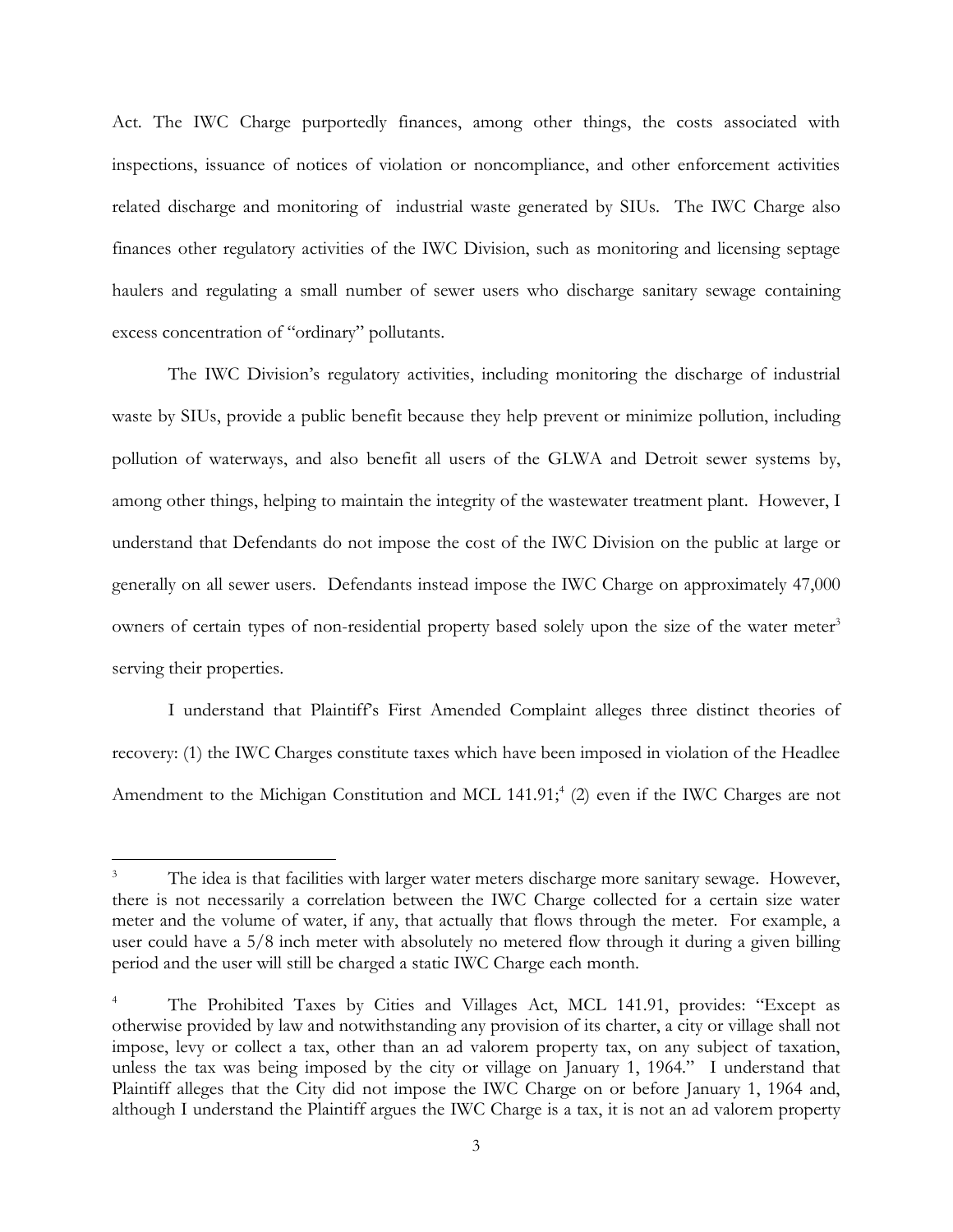taxes, they still are unreasonable in violation of common-law ratemaking principles because, among other things, Defendants have imposed IWC Charges which generate revenues far in excess of the costs associated with the IWC Division and have not imposed the Charges on other similarly situated sewer users; and (3) the IWC Charges violate equal protection guarantees because Defendants have arbitrarily exempted hundreds of thousands of similarly situated sewer users from paying IWC Charges, which results in significantly higher Charges to Plaintiff and the Class. My opinions in this matter relate to the claims described in (2) and (3) above.

For the reasons described more fully below, it is my opinion that the IWC Charges have been arbitrary, capricious and unreasonable between July 1, 2013 and June 30, 2021, primarily because (1) the Defendants used a grossly-inflated overall "Revenue Requirement" (the "IWC Revenue Requirement") in determining the amount of the IWC Charges (which made the IWC Charges, viewed as whole, excessive); and (2) the Defendants collected the inflated IWC Revenue Requirement by imposing the IWC Charges only on a subset of nonresidential sewer users instead of all sewer users, which further amplified the magnitude of the overcharge to Plaintiff and the Class. The IWC Charges, viewed as a whole, have been unreasonable in that they have been excessive.

A more detailed description of my Opinions appears in Section III below. A preliminary calculation of the amount of the Defendants' collective Overcharge between July 1, 2013 and June 30, 2021 is set forth in Section IV below.

tax. I also understand that Plaintiff argues that, because the IWC Charge is a tax that was not being imposed on January 1, 1964, it is my understanding that Plaintiff argues it is unlawful under MCL 141.91. I understand that whether a municipal charge is a "tax" is an issue of law for the Court, and therefore I offer no opinion as to whether the IWC Charge is or has been a tax.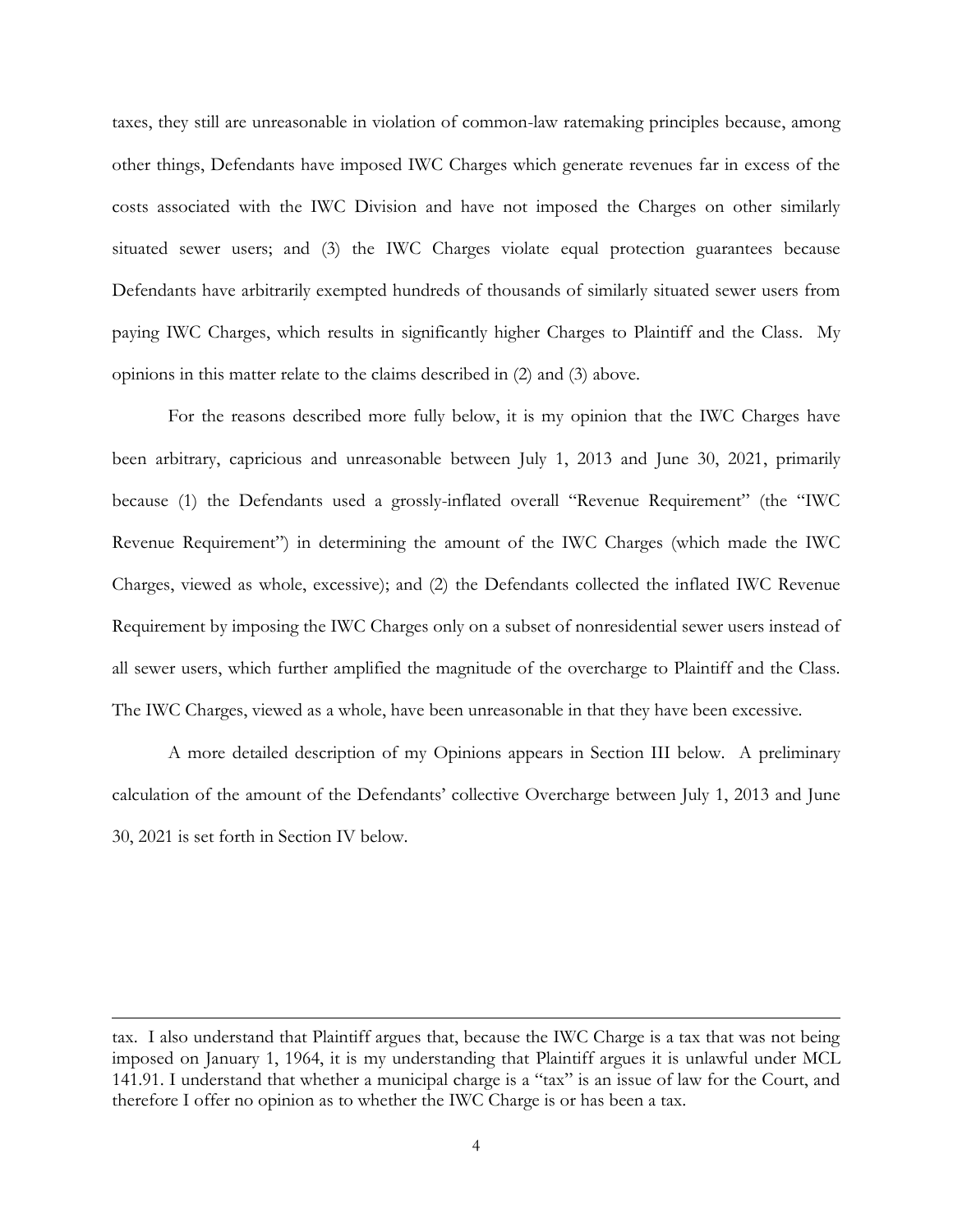# **II. SUMMARY OF THE FACTS WHICH FORM THE BASIS FOR MY OPINIONS**

The following narrative summarizes my understanding of the facts which form the basis for my opinions in this matter.<sup>5</sup>

## **A. The Relationship Between GLWA and the City With Respect To Water and Sewer Services.**

Defendant GLWA is an incorporated municipal water authority formed pursuant to MCL 124.282 with its primary offices in Detroit, Michigan. Defendant the City of Detroit is a Michigan home-rule city and is located in Wayne County, Michigan.

GLWA is the regional utility providing water and sewer services in southeast Michigan. GLWA was incorporated by the Counties of Macomb, Oakland and Wayne and the City of Detroit on November 26, 2014 pursuant to Act 233, Public Acts of Michigan, 1955, as amended ("Act 233"). Pursuant to leases that became effective on January 1, 2016, GLWA assumed possession and control of the regional assets of both the water supply and sewage disposal systems owned by the City, which were previously operated by the Detroit Water and Sewerage Department ("DWSD"). The City, acting through DWSD, continues to manage and operate its own local retail water and sewer system infrastructure. The leases assigned all revenues of both systems to GLWA for an initial term of 40 years and substituted GLWA for the City as the obligor on all outstanding debt obligations of the City related to the systems. *See* Exhibit A hereto (Summary Description of the GLWA Series 2020 Sewer Bonds described in the Official Statement).

GLWA's sewer system is one of the largest in the United States, both in terms of treatment capacity and population served. The sewer system currently serves an area of 944 square miles located in three Michigan counties and an estimated population of nearly 2.8 million or

Many of the documents and other evidence I relied upon to reach my Opinions are referenced in this Section II and have been attached hereto. A complete listing of the documents and other evidence and the professional standards I relied upon in reaching my Opinions is set forth in Exhibit YY hereto. My curriculum vitae is attached hereto as Exhibit ZZ.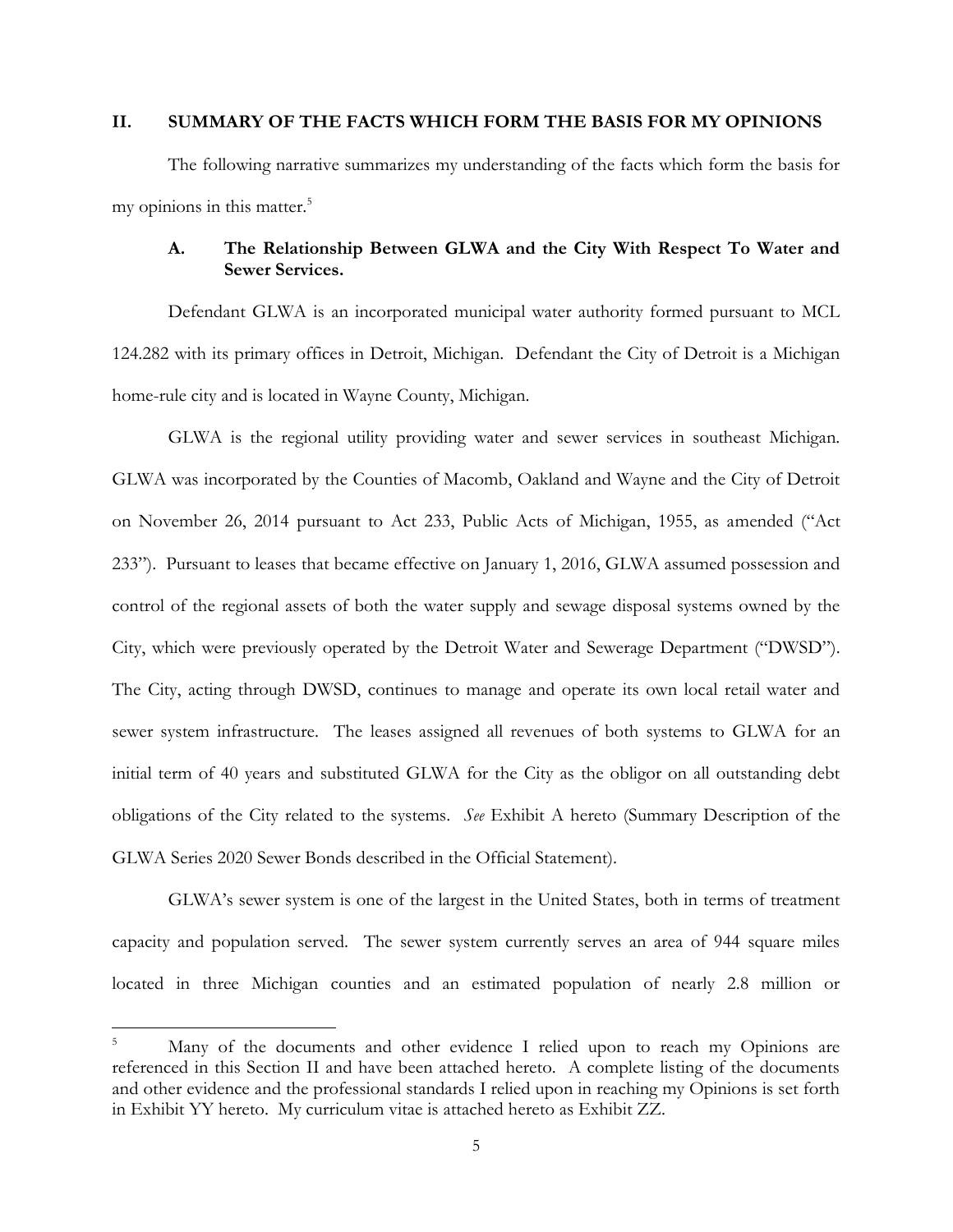approximately 28% of Michigan's population. Suburban customers comprise approximately 76% of the population served by GLWA, and retail sewer customers in the City of Detroit comprise the remainder served by GLWA. *Id*.

GLWA is authorized to establish rates, fees and charges for its retail water supply and sewage disposal services. Under the Water and Sewer Services Agreement, the City is appointed as agent of GLWA for setting retail rates and for billing, collecting and enforcing the collection of charges from "retail" customers in the City of Detroit. *Id*. Notably, GLWA has no authority to impose taxes. *See* MCL 124.293 ("The Authority shall not have direct taxing power").

# **B. The Activities Of The IWC Division, And The Public Benefits Conferred By Those Activities.**

GLWA maintains, and previously the City maintained, within their sewer operations a group

known as the Industrial Waste Control Division. Prior to January 1, 2016, the City was responsible

for the IWC Division. Effective January 1, 2016, the IWC Division was transferred to GLWA.

GLWA describes the activities of the IWC Division as follows:

The Great Lakes Water Authority's Industrial Waste Control group implements and enforces an Industrial Pretreatment Program (IPP) to regulate the discharge of commercial and industrial waste and wastewater. The IPP includes the following elements:

**Pretreatment Program** – regulates the discharge of toxic pollutants to the sewer collection system and performs inspection, monitoring, enforcement control and administration of industrial and commercial wastewater discharges. All Users must comply with general requirements and Significant Industrial Users must comply with permit-based requirements.

**Surcharge (High Strength) Program** – is a cost recovery program for commercial and industrial waste discharging conventional pollutants above Domestic Levels and payment of additional treatment costs (\$/lb) associated with these Users.

**Special Discharge and General Permit Program** – authorizes the discharge of special wastes and wastewaters including groundwater, construction water, spent products, and other short-term projects through a permit program.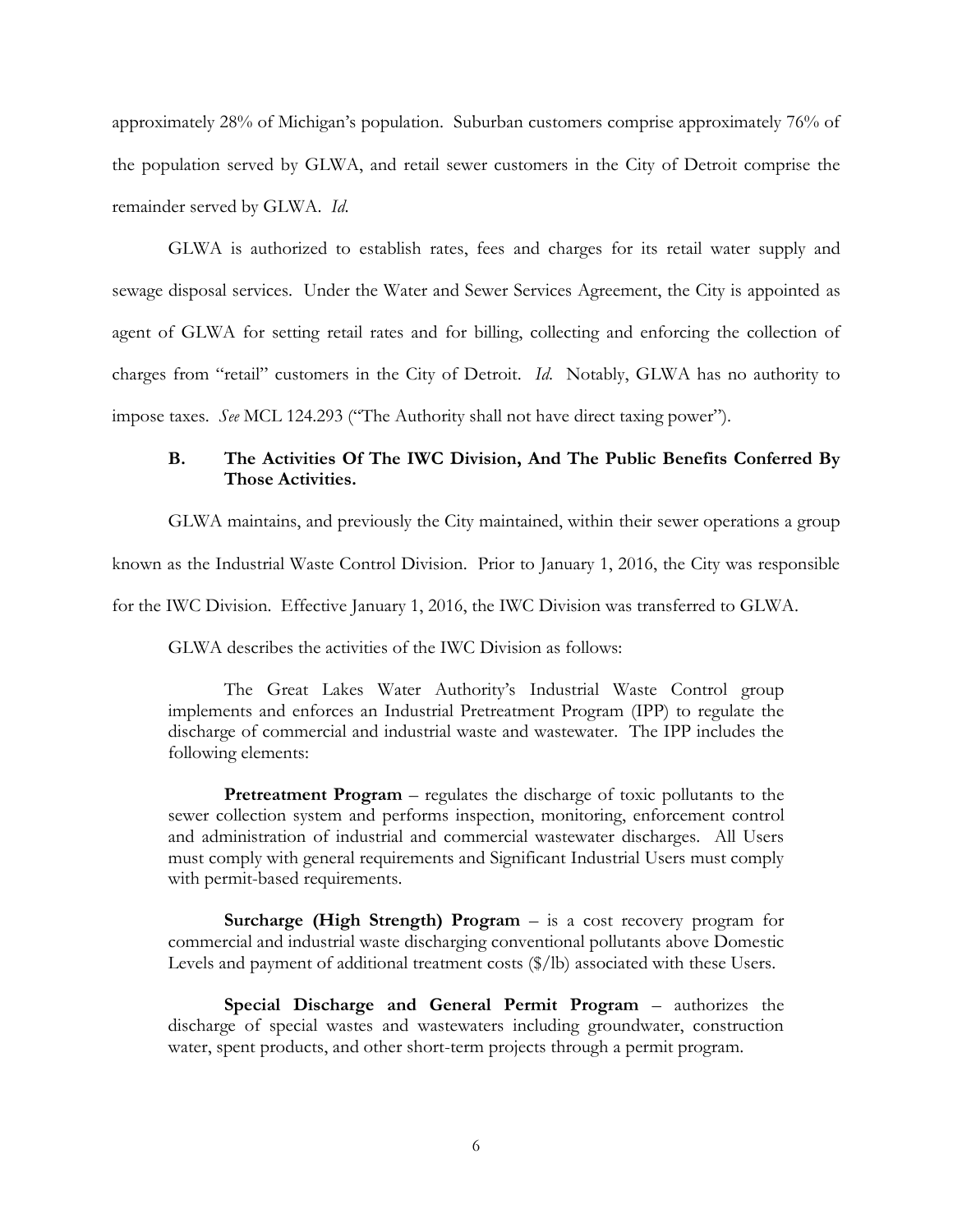**Hauled in Waste Program** – authorizes the discharge from waste haulers of septic tank and septage, and other domestic wastewater through a permit and ticket/token payment program. [Exhibit B hereto].

Defendants concede that the activities of the IWC Division confer benefits upon the general public and not just those persons and entities who pay the IWC Charges. For example, in its Rules

relating to the IPP (Exhibit C hereto), GLWA states:

The GLWA promulgates these rules and regulations for **the protection of the environment, the public health and safety** by abating and preventing pollution through the regulation and control of the quantity and quality of sewage, industrial wastes, and other wastes admitted to or discharged into the sewerage systems, and sewage treatment facilities under the jurisdiction of the GLWA and enabling the GLWA to comply with all applicable state and federal laws required by the Federal Water Pollution Control Act, being 33 U.S.C. 1251, et. Seq.; the General Pretreatment Regulations for Existing and New Sources of Pollution (40 CFR 403); and the National Categorical Pretreatment Standards at 40 CFR 405 – 471.

In its First Supplemental Answer to Plaintiff's Third Request for Admission No. 1 (Exhibit

D hereto), Defendants admitted that "**the general public** within the jurisdictions providing

Industrial Waste Control ('IWC') services **benefit from those services**, similar to the benefit they

may derive from other public utility services." [emphasis added].

In his most recent deposition, Stephen Kuplicki, the head of the IWC Division, confirmed

the public benefit of the IWC Division's actions:

- Q: Well the users of the sewer system are a subset of the public, right?
- A: Right.
- Q: All right, and the protection of the environment. Does it benefit more than just the sewer users?
- A: I mean, there may be benefits to people who are not part of the system. I mean, the state, generally.
- Q: All right. Well, a major goal of the regulations is to keep bad stuff out of the river, right?
- A: Correct.
- Q: All right, and if bad stuff gets in the river, that's a harm that goes beyond just a harm to sewer users, correct?
- A: Right. I mean, it impacts, in our case it impacts state waters, federal waters, international waters. [Kuplicki Dep. II at pp. 14-15 (Exhibit E hereto).]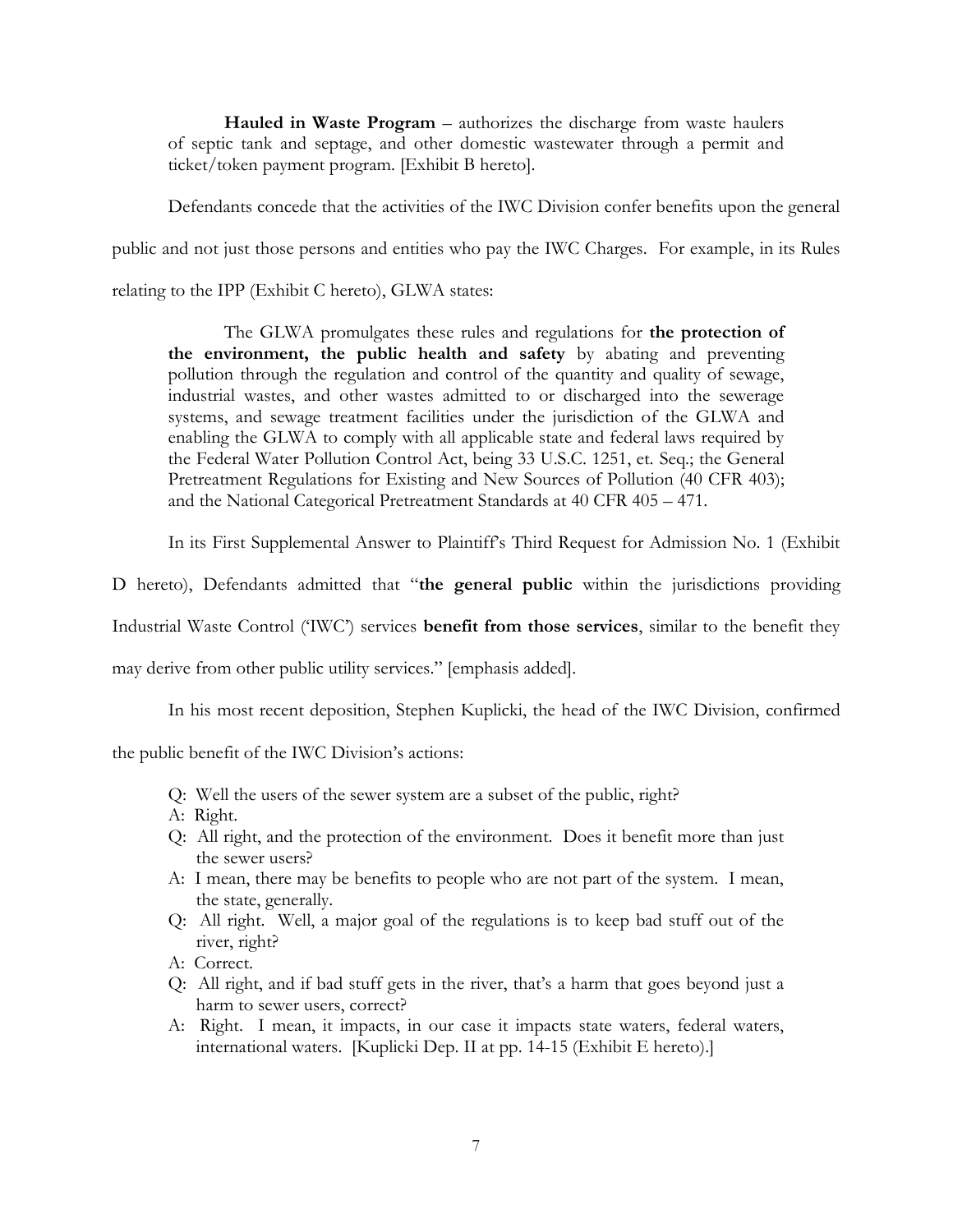Moreover, Defendants admit that the activities of the IWC Division at the very least confer benefits on all users of the regional sewer system, and not just the non-residential users who incur the IWC Charges. *See* Defendants' Answer to Third Request for Admission No. 9 (admitting that "all sewer users who receive sewage disposal services from DWSD or GLWA benefit from those services, similar to the benefit they may derive from other public utility services").

Mr. Kuplicki acknowledged this fact in his recent deposition, in which the following exchange occurred:

- Q: Okay. So, part of the purpose of the rules and regulations [of the IWC Division] is protection of the environment and the public health and safety?
- A: Yes.
- Q: All right. Is protecting the environment a benefit to the public, generally?
- A: **It's benefit to all system users**. [Kuplicki Dep. II at p. 14 (Exhibit E hereto) (emphasis added).]

### **C. The IWC Division Is Funded Solely By IWC Charges**

Defendants admit that the IWC Division is funded **solely** through the IWC Charges. *See* Defendants' Answers to Third Request for Admission, RTA No. 22 (Exhibit D hereto). This is the case even though other activities of the IWC Division generate revenues for GLWA and DWSD. *See Id.*, RTA 14, 17, and 20 (admitting that Surcharge, Hauled-in-Waste and Special Discharge and General Permit Program generate revenues). None of those revenues are credited toward the revenue requirements of the IWC Division. *Id*., RTA 15, 18, and 21 (admitting that revenues from those programs "are not credited toward the Revenue Requirement").

Prior to January 1, 2016, the City imposed and collected the IWC Charges for the entire suburban and City of Detroit service area. Effective January 1, 2016, GLWA established the rates for the IWC Charges for the entire service area. As discussed more particularly below, following GLWA's takeover of the IWC Division, I understand that the IWC Charges in suburban areas were collected by suburban municipalities acting as collection agents for GLWA and forwarded to GLWA, and IWC Charges in the City of Detroit were collected by the City, also as a collection agent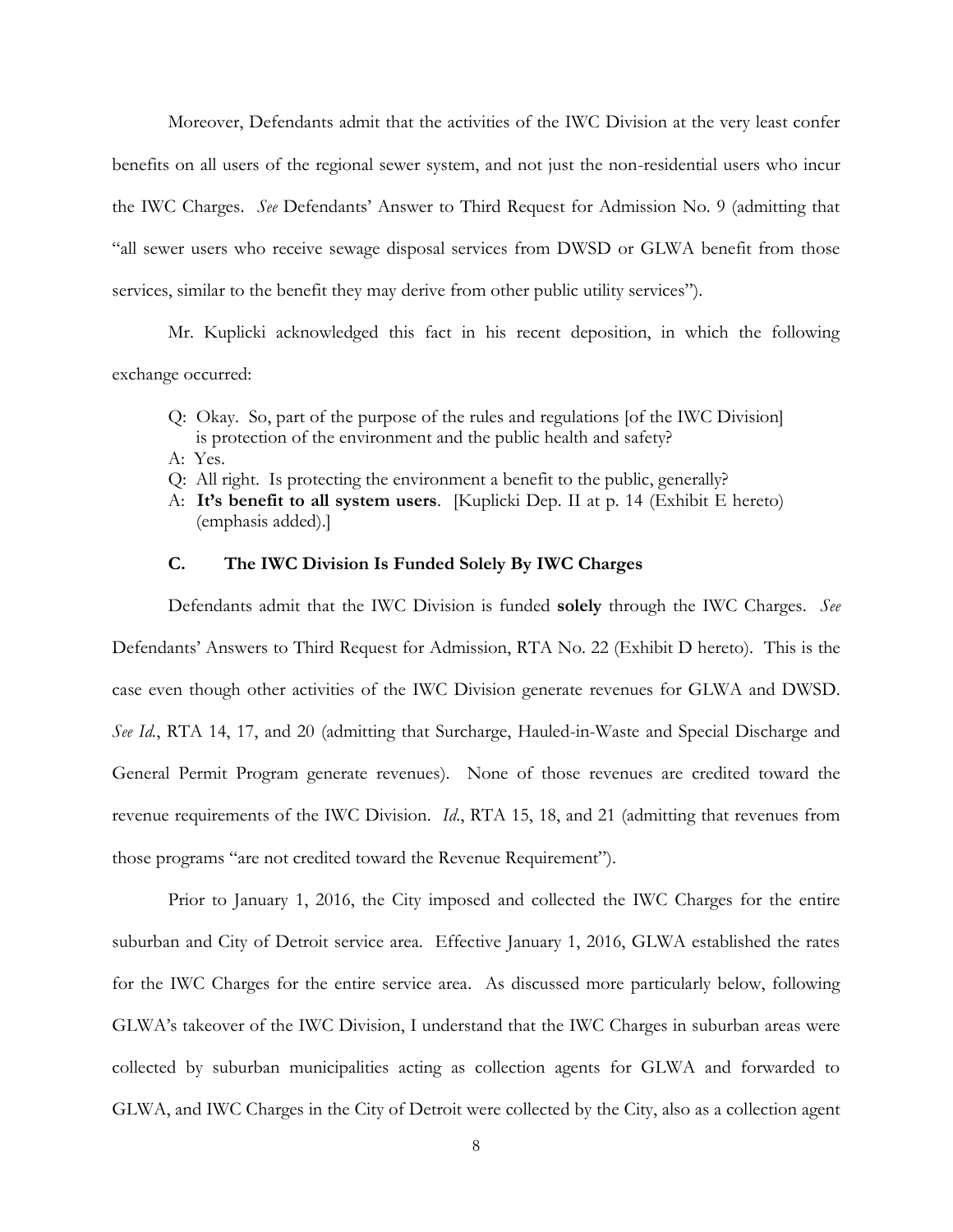for GLWA, and forwarded to GLWA. Therefore, since January 1, 2016, GLWA has ultimately received all IWC Charge revenues.

# **D. The IWC Charges Are Imposed On Certain End-Users Of The GLWA and DWSD Sewer Systems.<sup>6</sup>**

I understand that the IWC Charges are imposed on certain end-users (i.e., certain types of non-residential properties in Detroit and throughout the GLWA service area) and the municipalities act as mere collection agents on behalf of GLWA. Defendants have repeatedly admitted this fact. For example:

- a) "The IWC Charge **is assessed to any water meter** that is greater than or equal to 5/8" diameter under the following circumstances:
	- i. **The user** is a commercial or industrial user whose operations are defined by the 1987 SIC Code (or its corresponding designation of the North American Industrial Classification system) being Divisions A, B, C, D, E, F, G, H, I and/or J;
	- ii. The water meter in question is not strictly used for Fire Protection;
	- iii. The facility is not a residential or multi-family dwelling."

*See* December 18, 2018 email from Stephen Kuplicki of GLWA to Tammy Gushard (GLWA000031, emphasis added) (Exhibit F hereto).

- b) "**A user** challenging the assessment would need to file an appeal with supporting documentation." *See* December 18, 2018 email from Stephen Kuplicki of GLWA to Tammy Gushard (GLWA000031, emphasis added).
- c) In a March 25, 2015 "Industrial Waste Control and Pollutant Surcharge Program Review" (GLWA000042-GLWA000059) (Exhibit F hereto) Mark Savitskie and Cheryl Jordan of DWSD:

Define "End-User" as "the business that **ultimately pays** the IWC charges and/or pollutant surcharge." *See* GLWA000044, (emphasis added).

State "Over 47,000 non-residential commercial and industrial **end-users pay IWC charges monthly**, either through a direct billing from DWSD (for Detroit

<sup>6</sup> I provide the information in this section as additional factual background. I am not giving legal conclusions as to the identity of the persons or entities that are legally responsible for the charges. I have reviewed the documents and testimony referenced in this section and believe that my characterization of that evidence here is accurate.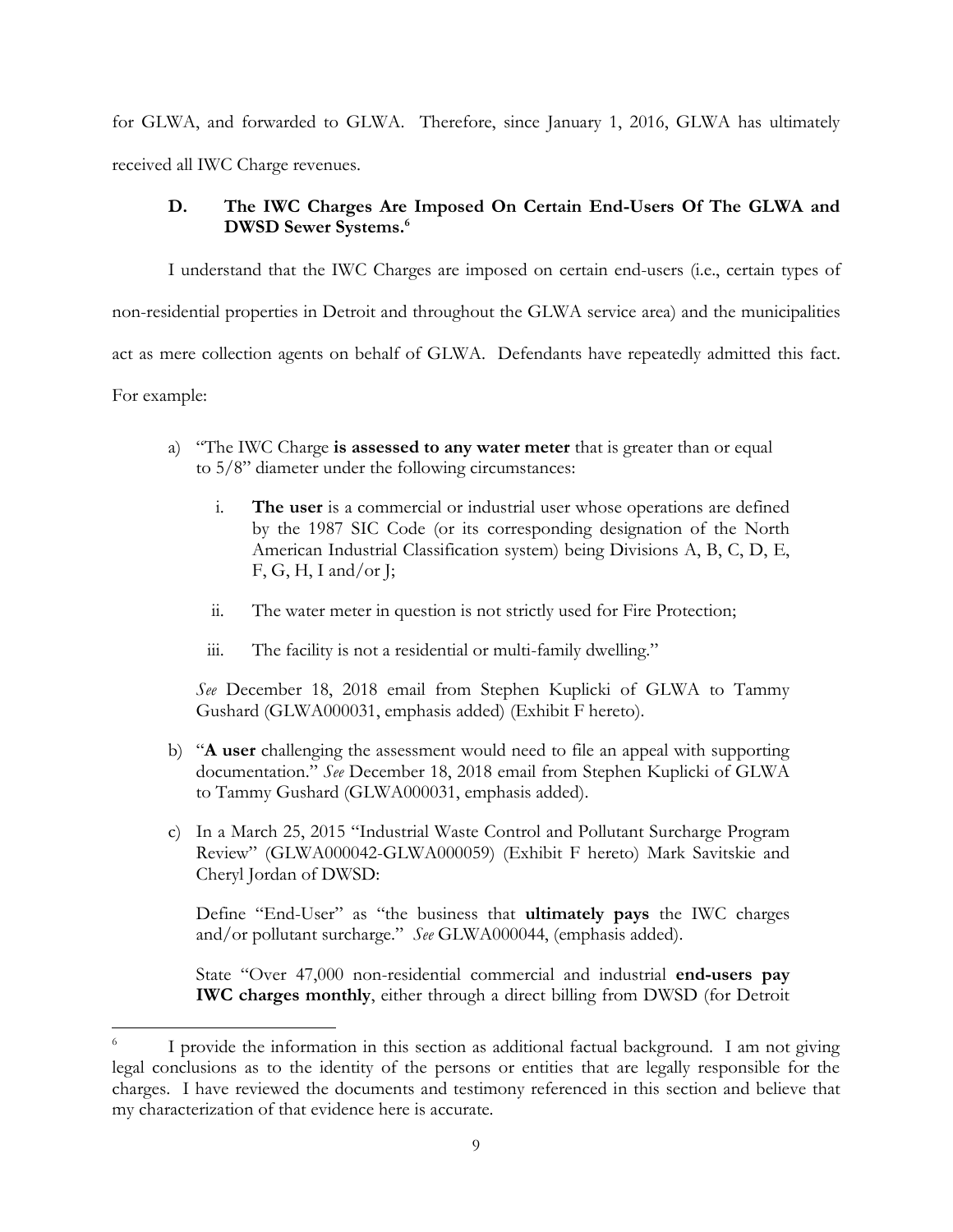end-user locations) or a billing from their community customer (for suburban end-user locations) with the proceeds forwarded to DWSD." *See* GLWA000045, (emphasis added).

State "Program costs **are passed to the customer** based on their meter size (5/8 inches or greater)" *Id,* (emphasis added).

Identify that the purpose of IWC charges is to "[r]ecover the cost of the program by establishing charges based on meter size (IPP) and concentration of waste (PS) **for all non-residential customers** (subject to some exclusions)" *See* GLWA000046, (emphasis added).

Note that, with respect to the IWC charge, "many are billed a small amount each." *See* GLWA000051.

- d) The IWC Charge "is **assessed against any water meter size greater than 5/8" to all commercial and industrial users of the DWSD system**, whose operations are defined by the 1987 SIC Code Division A, B, C D, E, F, G, H, I and J" *See* DWSD Information Statement regarding the IWC Charge (GLWA000133-GLWA000135, emphasis added) (Exhibit H hereto).
- e) "**Any user not specifically exempted by the court's 1981 order or as stated above, is to be assessed the Industrial Waste Control charge**." *See* DWSD Information Statement regarding the IWC Charge (GLWA000133- GLWA000135, emphasis added) (Exhibit H hereto).
- f) The DWSD "recovers the cost of the Industrial Waste Control Division budget through the **assessment of a meter charge** placed on all water meters of 5/8" or greater than 5/8" in all communities serviced by DWSD's Wastewater System." *See* DWSD Information Statement regarding the IWC Charge (GLWA000133-GLWA000135, emphasis added) (Exhibit H hereto).
- g) "**IWC costs are not allocated to individual communities** or separately between Detroit and Suburban Wholesale. Total revenue requirements allocated to IWC are simply divided by the total IWC billing units to determine a set of charges that varies by meter size but that is uniform throughout the customer base." *See* "IWC Observations" (GLWA000384, emphasis added) (Exhibit I hereto).

In her deposition, DWSD's former in-house counsel, Cheryl Jordan, confirmed the "pass

through" role of the so-called Member Communities in imposing and collecting the IWC Charges

from non-residential sewer users in their respective communities:

Q: And I guess the fourth bullet point down, this what we were just talking about, over 47,000 nonresidential, commercial and industrial end users pay IWC Charges monthly either through direct billing from DWSD (for Detroit end user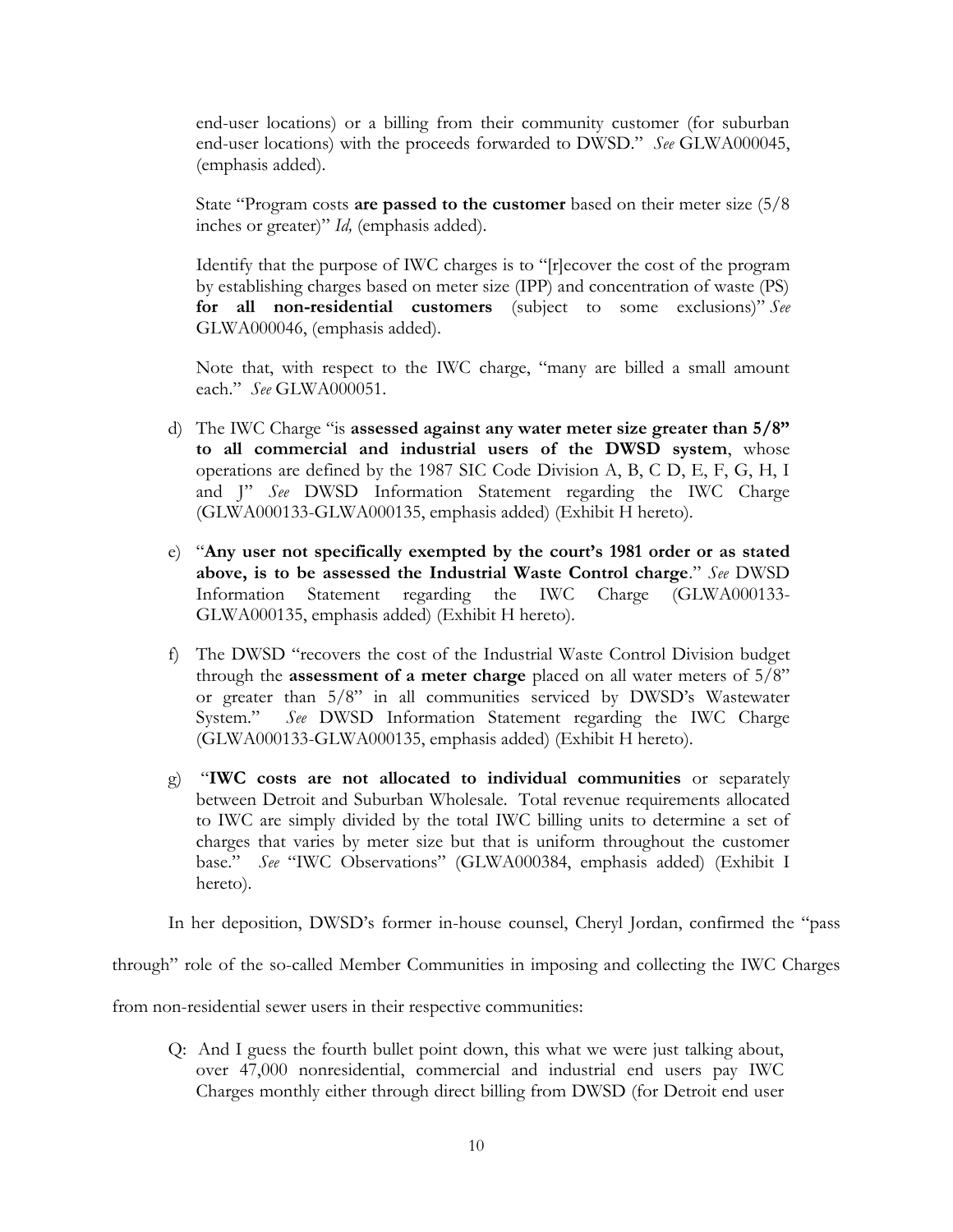locations) or a billing from their community customer (for Suburban end user locations) with the proceeds forwarded to DWSD. You see that?

- A: Yes.
- Q: And that was an accurate recitation of how it worked, correct;
- A: I believe so, yes. …
- Q: **So would it be fair to characterize the member communities who are passing this on as basically collection agents for DWSD**?
- A: **Yes**. [Jordan Dep. at p. 12 (Exhibit J hereto) (emphasis added).]

GLWA has continued that exact same process since taking control of the IWC

Division on January 1, 2016. GLWA's Rules, which govern the activities of the IWC

Division, set forth the procedure GLWA's suburban wholesale customers (i.e., the "Member

Communities") are required to follow in their role as collection agents for the IWC Charges.

Those Rules (Exhibit C hereto) provide in pertinent part as follows:

Article I Industrial Waste Control Charges Section V-101.

The Control Authority is required to implement and enforce an Industrial Pretreatment Program and perform other related duties as required by the NPDES Permit MI 0022802 and the Clean Water Act. To accomplish these duties and requirements, the Control Authority must have a revenue source which insures adequate funding. The Control Authority hereby adopts the following method of funding these regulatory activities:

a) An IWC water meter charge shall be established by the Board to recover the costs incurred in administering, implementing and enforcing the regulatory activities and obligations under the NPDES Permit MI 0022802 and the Clean Water Act, and any rules adopted by the Board.

b) The IWC water meter charge shall be based on the size of the water meter on a proportional basis and assessed on any non-residential water meter with the following exceptions: 1) The IWC water meter charge shall not be assessed on any meter dedicated for Fire Protection purposes only. 2) The IWC water meter charge shall not be assessed on any meter dedicated for Irrigation purposes only. 3) The IWC water meter charge shall not be assessed on any meter from a multi-family residential dwelling; public and private elementary and secondary school which are part of a government school district; colleges, universities, professional schools, junior colleges and technical institutes; and local, state and federal government facilities.

c) Member Communities shall periodically report the quantity, number and size of non-residential meters, and any exempt meters (as described in paragraph 2).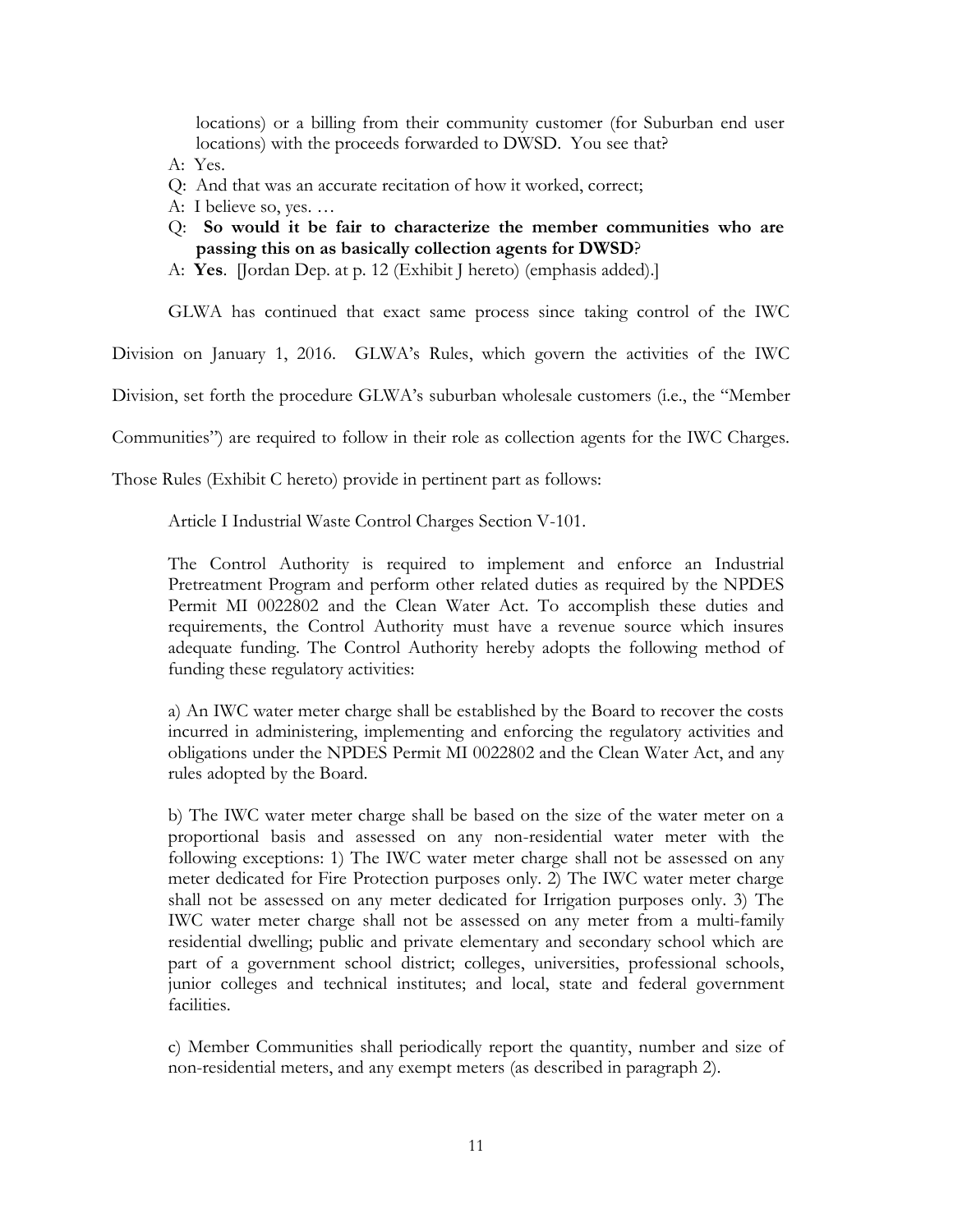d) The Control Authority shall prepare a bill to each Member Community using the information provided in paragraph 3 and forward the bill for payment either through the Wholesale Sewer Contract Customer (if applicable) and/or Member Community, indicating the terms and conditions of payment.

e) **Each Member Community is responsible for assessing these fees on applicable Users and collection thereof in accordance with the delegation and service agreements**; and for reporting changes in the number of meters reported in paragraph 3.

f) The Control Authority reserves the right to collect any and all outstanding amounts in accordance with applicable law. [Exhibit C hereto at p. 78 (emphasis added]

Consistent with the GLWA Rules, the "Member Communities" seemingly understand that

they are not legally responsible to pay the IWC Charges but instead function solely as collection

agents for the IWC Charges. For example, the City of Birmingham, Michigan characterizes its role

as follows:

The Industrial Waste Control charge is an additional fixed fee **charged to commercial properties** by the GLWA for additional sewage treatment costs associated with commercial properties. The fixed fee is based on the size of the water meter. **These fees are collected by the City of Birmingham and remitted to the GLWA**. … [Exhibit K hereto (emphasis added).]

*See also* Exhibit L hereto (St. Clair Shores Council meeting minutes stating that the IWC fees "are a

100% pass thru charge as all monies are remitted directly to GLWA").

# **E. The Defendants Impose The IWC Charges On Tens of Thousands Of Users Who Are Not Even Subject To the Regulatory Programs Administered By The IWC Division**

There are approximately 47,000 non-residential properties which incur IWC Charges. *See*

Exhibit F hereto. But only a small fraction of those users (SIUs primarily) are even subject to the

regulatory programs administered by the IWC Division which are financed through the IWC

Charges.

In an industry presentation, GLWA characterized "today's users" as follows:

Federal Categorical Users subject to the Industrial Pretreatment Program – 155 Local Users subject to the Industrial Pretreatment Program – 119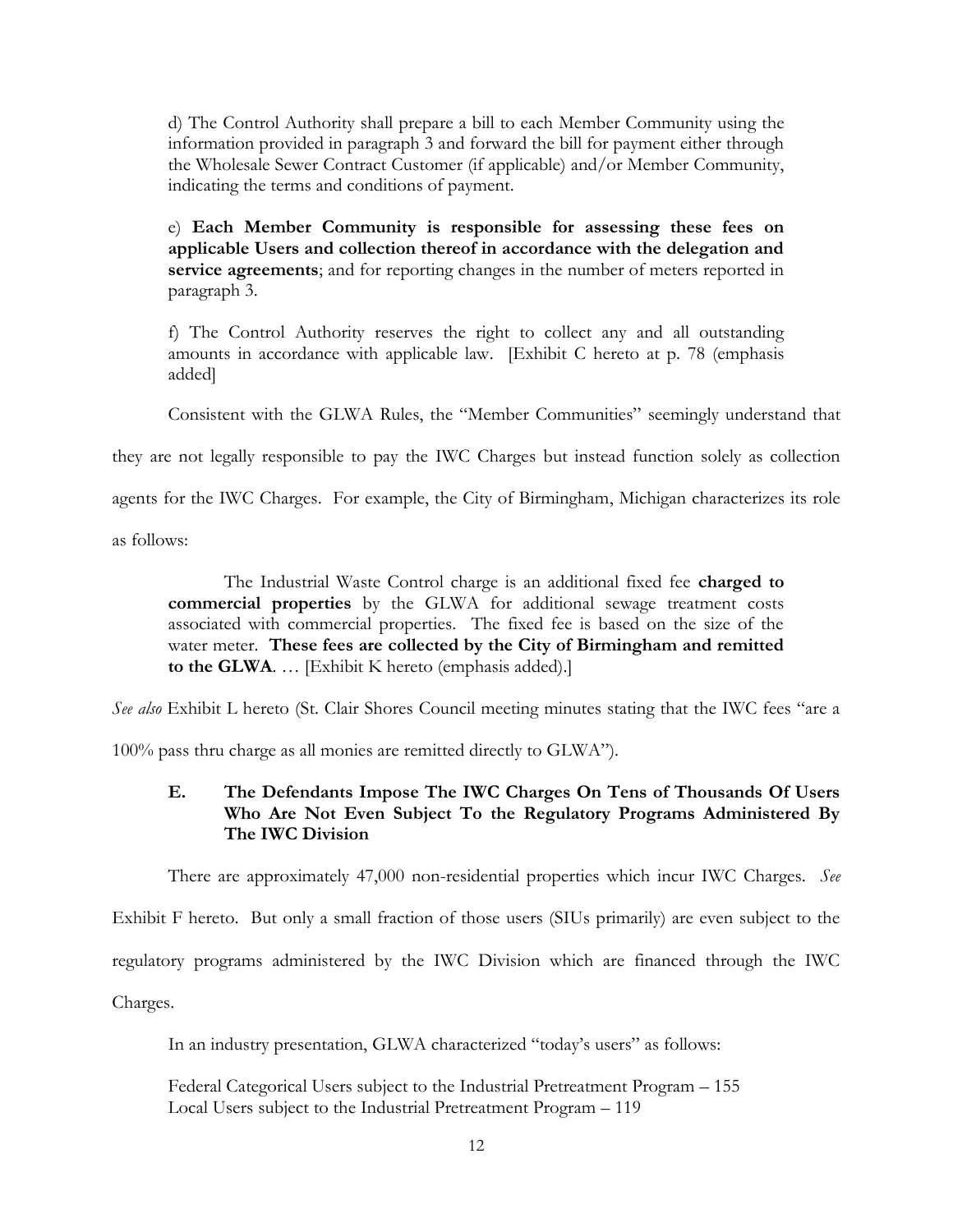Surcharge Program – 142 Septage Waste Haulers – 50 Groundwater/Special Discharge 16 Minor Users – 14,622 [*See* Exhibit M hereto.]

Significantly, however, only approximately **600 users** are subject to the regulatory programs administered by the IWC Division because, as described below, so-called "Minor Users" are **not**  subject to those regulatory programs.

# **1. GLWA Concedes That "Minor Users" Are Not Subject To The Regulatory Programs Administered by GLWA.**

GLWA's own documents confirm the extremely limited number of users that are actually "regulated" by the IWC Division. In a 2017 memo, GLWA characterized a Minor User as "any Industrial User who does not meet the definition of a Significant Industrial User, or qualify for a Wastewater Discharge Permit under the Industrial Pretreatment Program." Exhibit N hereto at p. 1. That memo states that any commercial or industrial facility that generates only sanitary sewage or stormwater (and not other types of pollutants) is classified as a Minor User. *Id*. Most importantly, the memo admits that Minor Users are "**not subject to a local regulatory program**." *Id*. at p. 2 (emphasis added).

Mr. Kuplicki, the head of the IWC Division, confirmed these facts in his recent deposition:

- Q: Okay. **So if you are a plain old minor user, you're not subject to a local regulatory program, you're just subject to the general discharge prohibitions under the GLWA Rules, correct**?
- A: Well, you're subject to the general discharge prohibitions and the specific prohibitions apply, too. Those are the specific pollutant limitations.
- Q: Right, but when you talk about local regulatory programs, what programs are you talking about?
- A: **We were talking the formal Industrial Pretreatment Program, the formal Surcharge Program, the Special Discharge Program, the Hauled-in Waste Program.**
- Q: Right. All of which are administered by the Industrial Waste Control Division?
- A: Correct [Kuplicki Dep. II (Exhibit E hereto) at p. 23.]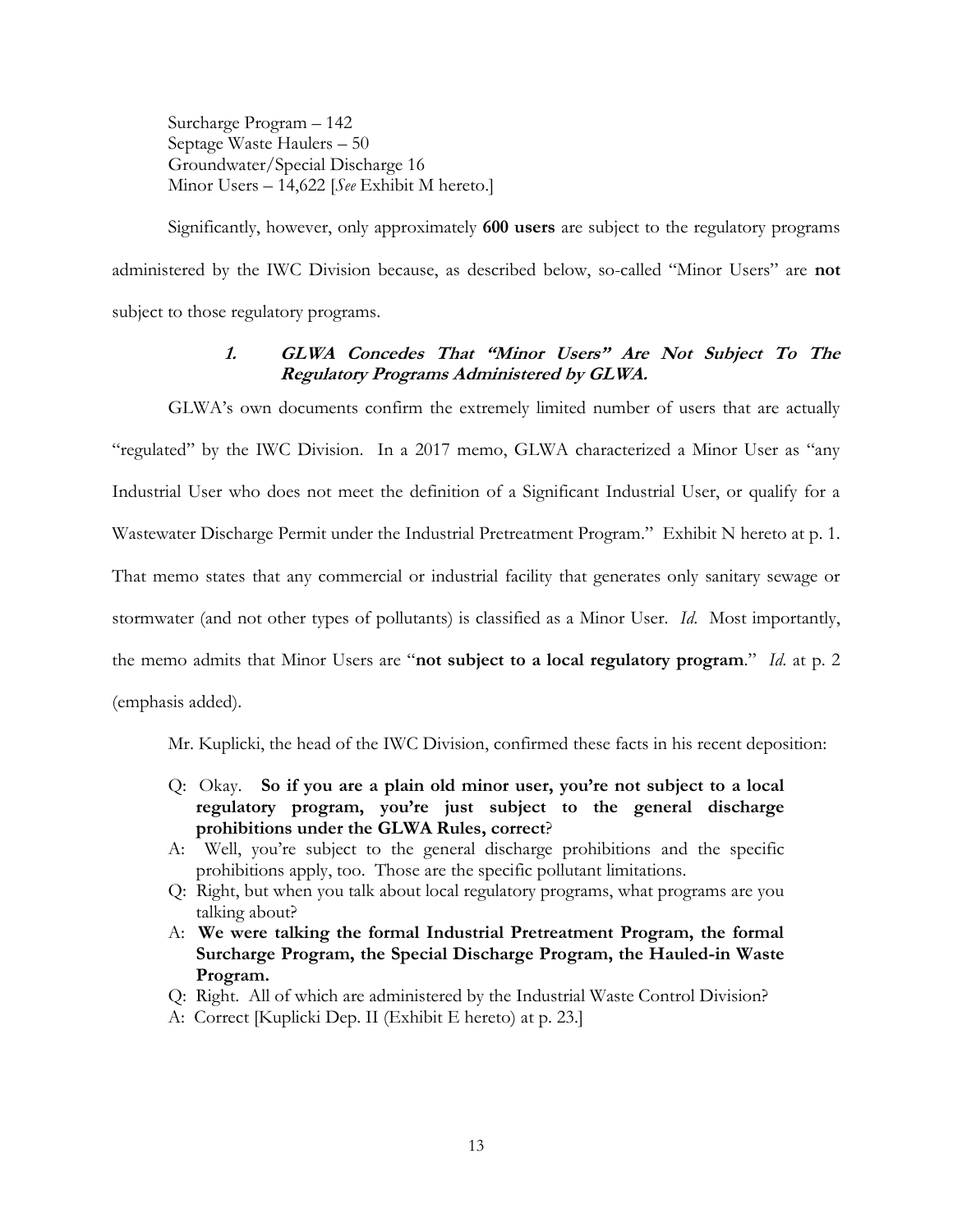*See also Id.* at p. 19 (confirming that "any user that's not an SIU is considered a minor user") and p. 22 (confirming that "if you're just putting sanitary or stormwater in the sewer, you're going to be classified as a minor user").

# **2. Defendants Concede That There Are Tens Of Thousands Of Sewer Users Who Pay The IWC Charges Who/Which Are Not Characterized As "Minor Users" Or "Industrial Users."**

Not only are "Minor Users" not subject to the regulatory programs administered and carried

out by the IWC Division, but there are tens of thousands of other non-residential "users" who pay

the Charges and are not even characterized as "Minor Users." In his first deposition, Mr. Kuplicki

confirmed that, in addition to "Industrial Users" (which are synonymous with "Minor Users"), there

are other "nondomestic wastewater sources" – *i.e*., commercial properties -- that pay IWC Charges:

- Q: So there are nondomestic wastewater sources that don't necessarily qualify as industrial users, correct?
- A: Yes.
- Q: And further down in paragraph eleven [of Mr. Kuplicki's Affidavit], the first sentence says: The IWC chart was established by DWSD and continued by GLWA to recover sufficient revenues to operate the IWC division and is paid by municipalities from industrial and other nondomestic waste water users residing based in a specific municipality who use GLWA's services. Do you see that?
- A: Yes, I do.
- Q: So the charge, the IWC charge is paid by both industrial and certain nondomestic wastewater users as you stated in your affidavit, correct?
- A: That's my understanding, correct. [Kuplicki Dep. I (Exhibit U hereto) at pp. 17- 18.]

*See also Id*. at p. 36 (confirming that "nonresidential users, which would include both commercial and

industrial, are assessed this charge").

I understand that Defendants do not claim that there are any particularized benefits provided to "nondomestic water sources" (i.e., commercial properties) in exchange for their payment of the IWC Charges, or that those users are directly subject to the regulatory activities of the IWC division. Instead, Defendants assert that GLWA must establish "a legal framework to monitor and enforce its pretreatment standards with respect to any 'Industrial User.'" *See* Kuplicki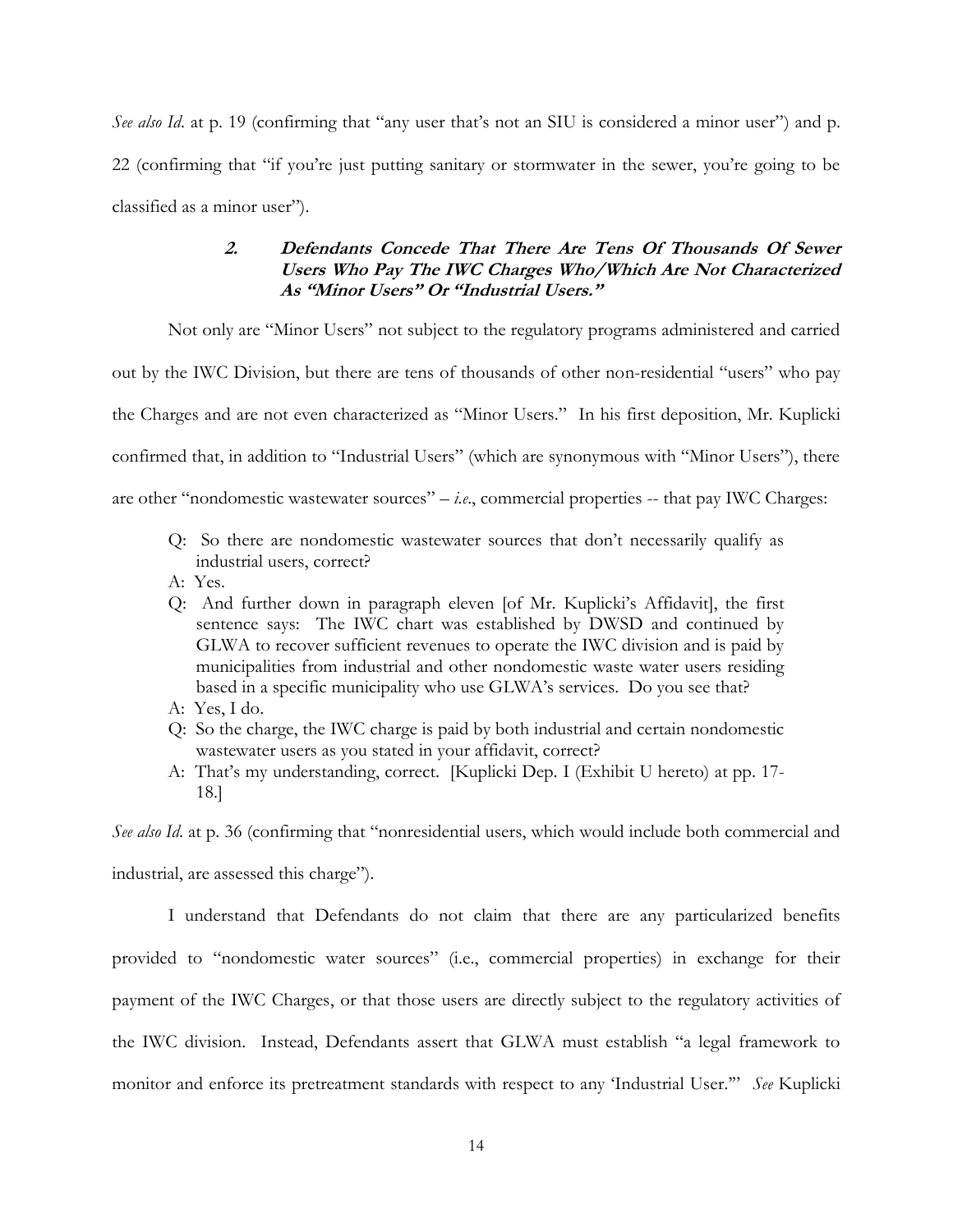Affidavit (Exhibit O hereto).

In his first deposition, Mr. Kuplicki testified that there were 18,453 "minor industrial users" and that "these minor industrial users correspond to the industrial users" that Mr. Kuplicki described in his affidavit. Exhibit U hereto at pp. 34-35. *See also* Exhibit V hereto at p. 18 (DWSD presentation describing a "Program Overview" and identifying 288 SIUs and 18,453 "Minor Users"). Thus, there are less than 19,000 "users" that Defendants claim are directly benefitted by their IWC regulatory activities.

Significantly, however, there are at least 47,000 properties or "users" who are subject to the IWC Charges. *See* Exhibit F hereto at p. 4 ("Over 47,000 non-residential commercial and industrial end-users pay IWC charges monthly, either through a direct billing from DWSD (for Detroit enduser locations) or a billing from their community customer (for suburban end-user locations) with the proceeds forwarded to DWSD"). *See also Id*. at p. 10 (identifying 47,434 customers who/which incur IWC Charges). Thus, there are over **28,000 properties or "users"** (i.e., the "Commercial Properties") who are subject to the IWC Charges but are not subject to the regulatory and enforcement activities of the IWC division.

I understand that the certified Class here includes all "Minor Users" and "non-domestic wastewater sources" who/which incur IWC Charges.

**F. Not Only Do Defendants Impose the IWC Charges On Users Who Are Not Regulated By The IWC Division, But Defendants Also Exempt Thousands Of Other, Similarly Situated Sewer Users From The Obligation To Pay IWC Charges.**

In order to fund the IWC Division, Defendants have created a nonsensical ratemaking scheme, which requires persons and entities who are not even subject to the regulation of the IWC Division to finance virtually the entire budget of that Division, while at the same time exempting other similarly-situated sewer users from payment of the Charges.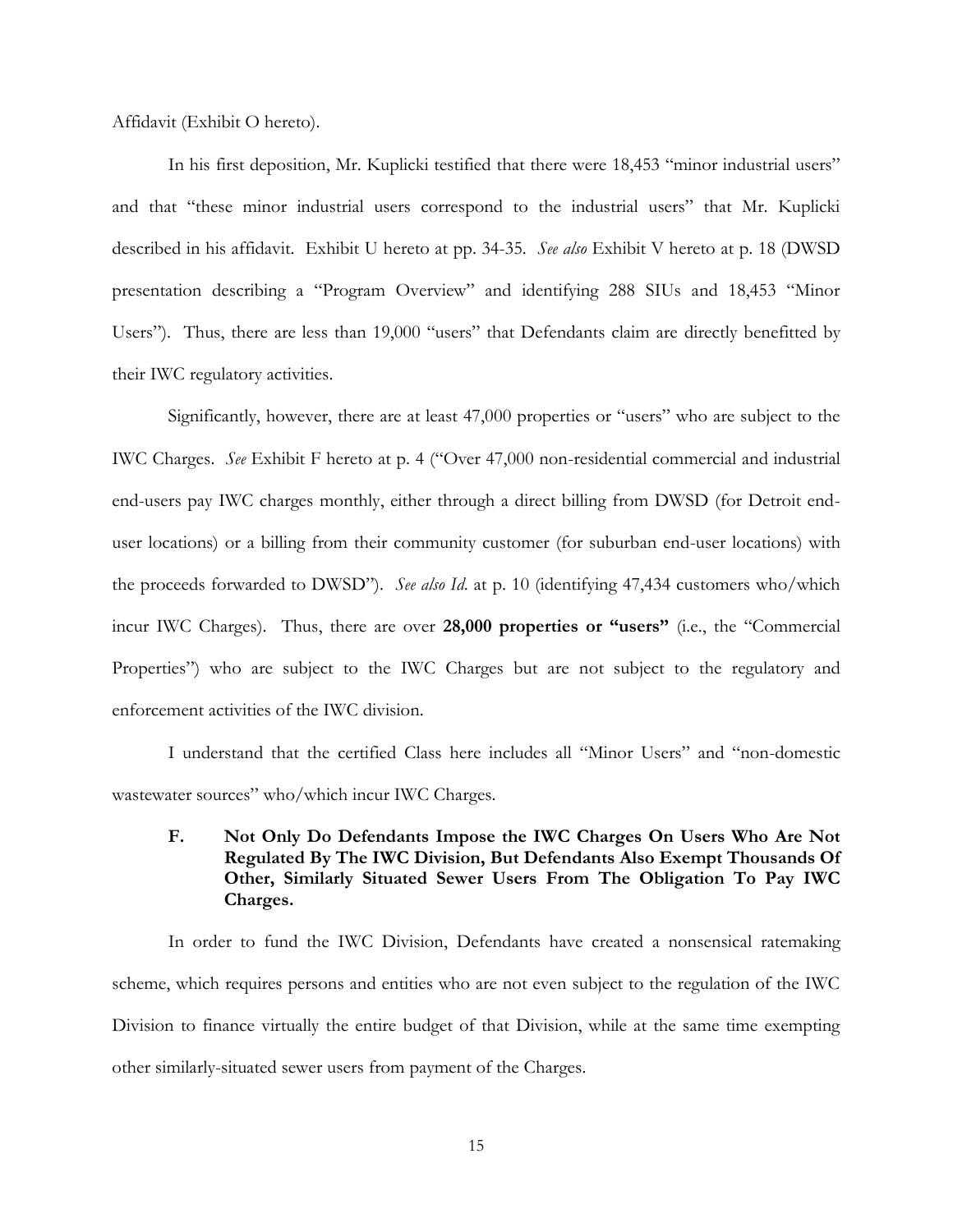First and foremost, under Defendants' rate-making scheme, all residential sewer users are completely exempt from the IWC Charges. *See* GLWA000133 (Exhibit H hereto). This includes all multi-family properties. *Id.* As a result, there are hundreds of thousands of sewer users in the GLWA service area that are current exempt from the Charges. Plaintiff is currently investigating the total number of such exempt residential sewer users in the GLWA service area in discovery, but there are at least 211,000 residential sewer users in the City of Detroit alone that are exempt from the IWC Charges. *See* Exhibit W hereto. 7

There is no question that federal law imposes obligations on Defendants. However, Plaintiff's claims challenge how Defendants choose to fund those federally-imposed obligations, not whether those obligations are being met. Defendants have cited no provision under the CWA, or any federal law, that prescribes the manner in which Defendants must fund their pretreatment program. [May 6, 2019 Order in Case No. 18-13255 (E.D. Mich.) at p. 4 (Exhibit CC hereto).]

The Industrial Pretreatment Regulations are silent on the means and methods of financing a Pretreatment Program. *See* Exhibit Q hereto. And even if the Defendants could show that Pretreatment Programs are required to be funded by "Industrial Users," for the reasons discussed above, Plaintiff and the Class are not even within the definition of "Industrial Users."

Even worse, not only does the EPA **not** require Defendants to impose the IWC Charges in the way Defendants have chosen to do so, but the Defendants have ignored one of the methods of funding the IWC Division that the EPA **has** suggested. In its "Guidance Manual for POTW Pretreatment Program Development," the EPA gave some discretion to POTWs concerning charges to recover the costs of Pretreatment Programs, but the EPA gave the following guidance:

In all cases, the function of the cost allocation scheme is to allocate costs to appropriate categories of users of the POTW system based on specific criteria. Criteria for cost allocation include such things as number and type of sampling and analysis of events performed, and amount and type of pollutant discharged. **In this way users will be charged based on their relative impact on pretreatment program costs**. [Exhibit R hereto at p. 7-22 (emphasis added).]

<sup>7</sup> Defendants have claimed that they are legally required to impose the IWC Charges only on non-residential properties. *See* Defendants' Supplemental Brief in Opposition to Plaintiff's Motion for Class Certification at p. 7 ("the US EPA requires that [the IWC Division] be funded by nonresidential users"). But this is untrue. I understand that the federal court, in remanding this case to this Court, specifically noted: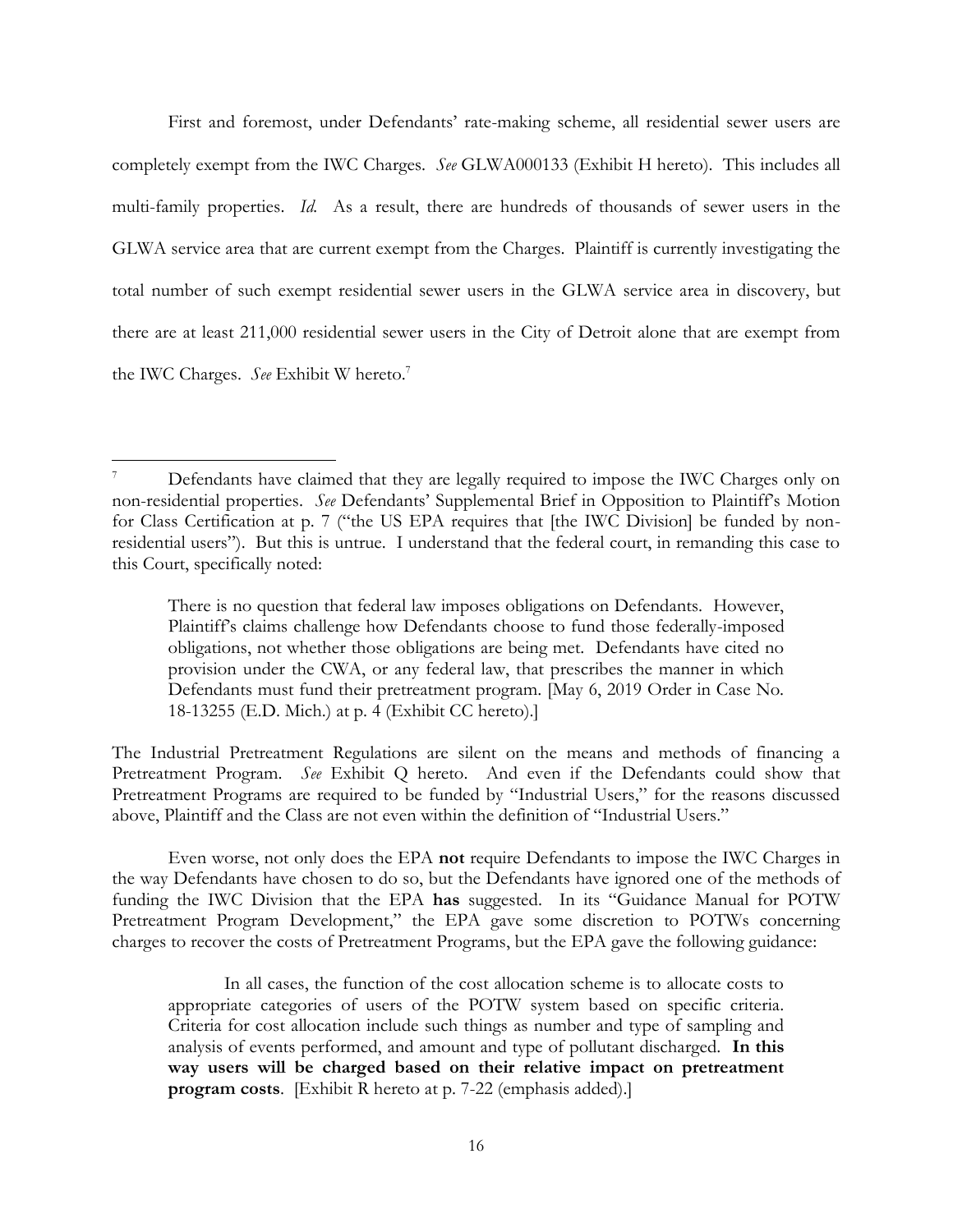In addition, even though Defendants claim that all non-residential properties are subject to the regulation of the IWC Division, Defendants have exempted tens of thousands of nonresidential properties from the IWC Charges. Indeed, the following types of nonresidential properties do not incur IWC Charges:

Public and private elementary and secondary schools which are part of a governmental school district; colleges, universities, professional schools, junior colleges and technical institutes; and local, state and federal government facilities. [Exhibit C hereto at p. 78.]

The head of the IWC Division, Stephen Kuplicki, testified that it was a "policy decision" to create the arbitrary exemptions. Kuplicki Dep. II (Exhibit E hereto) at pp. 39-40. It appears DWSD created these arbitrary exemptions, even though they were not authorized by the original 1981 federal court order which initially established the IWC Charges. *See* Exhibit H hereto (GLWA000133). Kuplicki confirmed that, absent the exemption, the exempted entities would be required to pay IWC Charges. Kuplicki Dep. II at p. 40.

The magnitude of the exemption apparently is substantial. Investigation continues, but common sense indicates that in Detroit, and in the dozens of suburban communities serviced by GLWA, there are tens of thousands of public and private elementary and secondary schools, colleges, universities, professional schools, junior colleges and technical institutes, and local, state and federal government facilities that would incur IWC Charges absent the exemption. Indeed, DWSD characterizes at least 56,000 water and sewer accounts in the City of Detroit as "Government" accounts. *See* Exhibit W hereto. As a result, the other payers of the IWC Charges must incur and pay higher rates in order to subsidize the favored, exempted, class.

Here, in derogation of the EPA guidance, "users" are not charged "based on their relative impact on pretreatment costs" but rather on the size of the water meter servicing their facility. And residential users and certain "favored" non-residential users are not charged at all.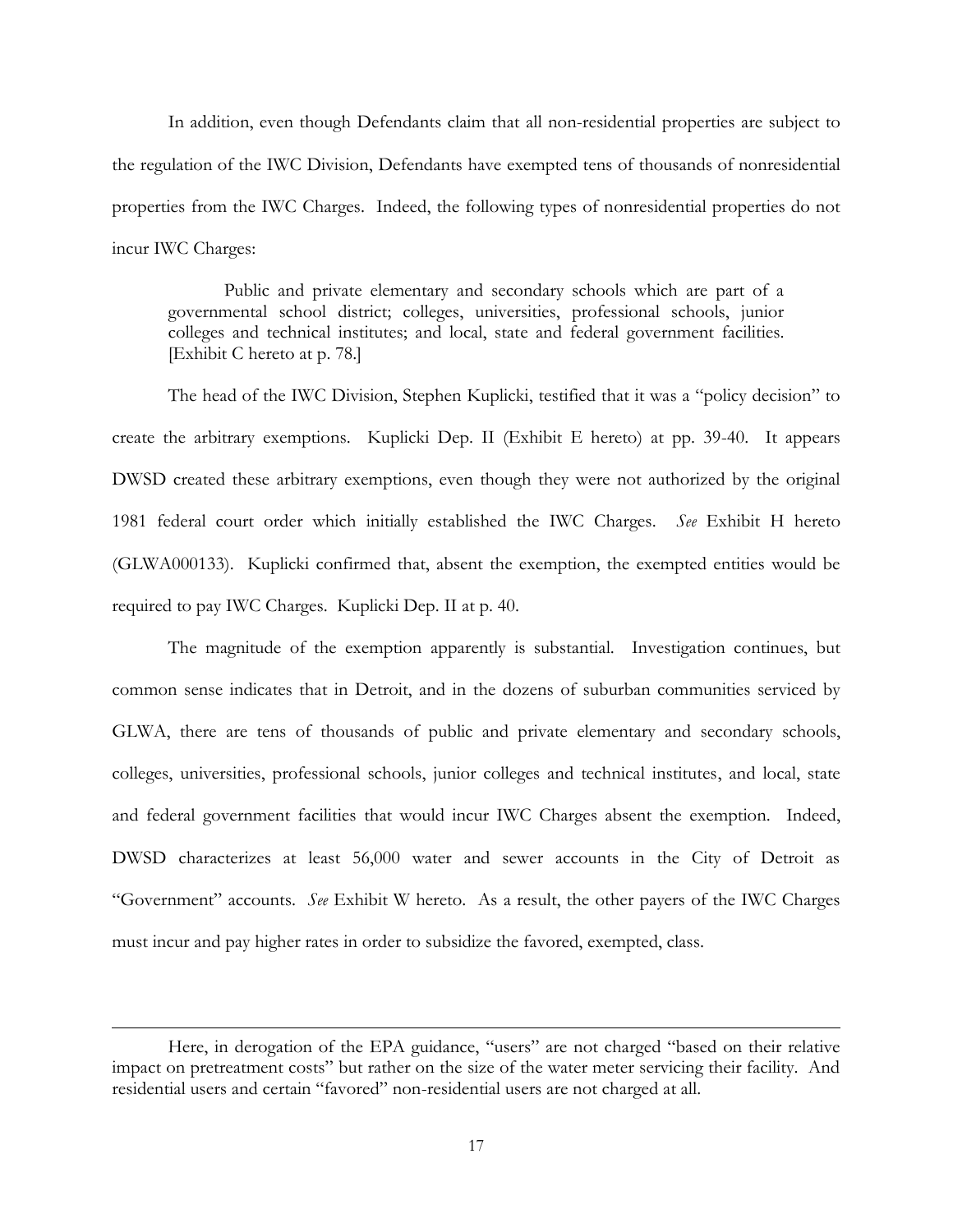# **G. The Gross Inflation Of IWC Charges Confirmed By DWSD's Own Investigation.**

Defendants acknowledge that they were legally obligated only to recover the actual costs of the IWC Division through the IWC Charges. *See* Exhibit F hereto at p. GLWA000046 (acknowledging Defendants may "[c]ollect only the amount necessary to cover the cost of the IWC program"). Former DWSD in-house counsel Cheryl Jordan confirmed in her deposition that it was her understanding that "the IWC charges were limited to those that would allow DWSD to only recover the cost of the IWC program" and that DWSD was not "supposed to make a profit" from the IWC Charges. Jordan Dep. (Exhibit J hereto) at p.14. Even the 1981 federal court order imposes this limitation. *See* Order (Exhibit X hereto) at p. 3 (requiring DWSD to "adjust the fee upward or downward to collect only the amount necessary to recover the cost of the Industrial Waste Control Section budget"). The facts which show that the Defendants have collected far more than the "amount necessary to recover the cost of the Industrial Waste Control Section budget" are summarized below.

## **1. The Phantom Charges For The "Analytical Lab" And Other "Wastewater Operations" Costs.**

For FY 2013-14, the City determined that the Revenue Requirement for the IWC Charges was \$22.4 million. In March 2015, however, the City undertook a more detailed analysis of the actual Revenue Requirements associated with the Industrial Waste Control Division. At that time, the City "obtained FY 2014 Revenue Requirement data" for the IWC Charge, and performed a "[r]econstructed cost buildup from 'bottom up' based on actual for FY 2014." In other words, the City used "reconstructed data from FY 2014 to recalibrate FY 2016 rates." *See* Exhibit F hereto at p. 11. **Most importantly, the March 2015 Analysis compared the City's actual IWC-related costs for FY 2014 with the cost assumptions that were used to derive the IWC Charges for FY 2014**.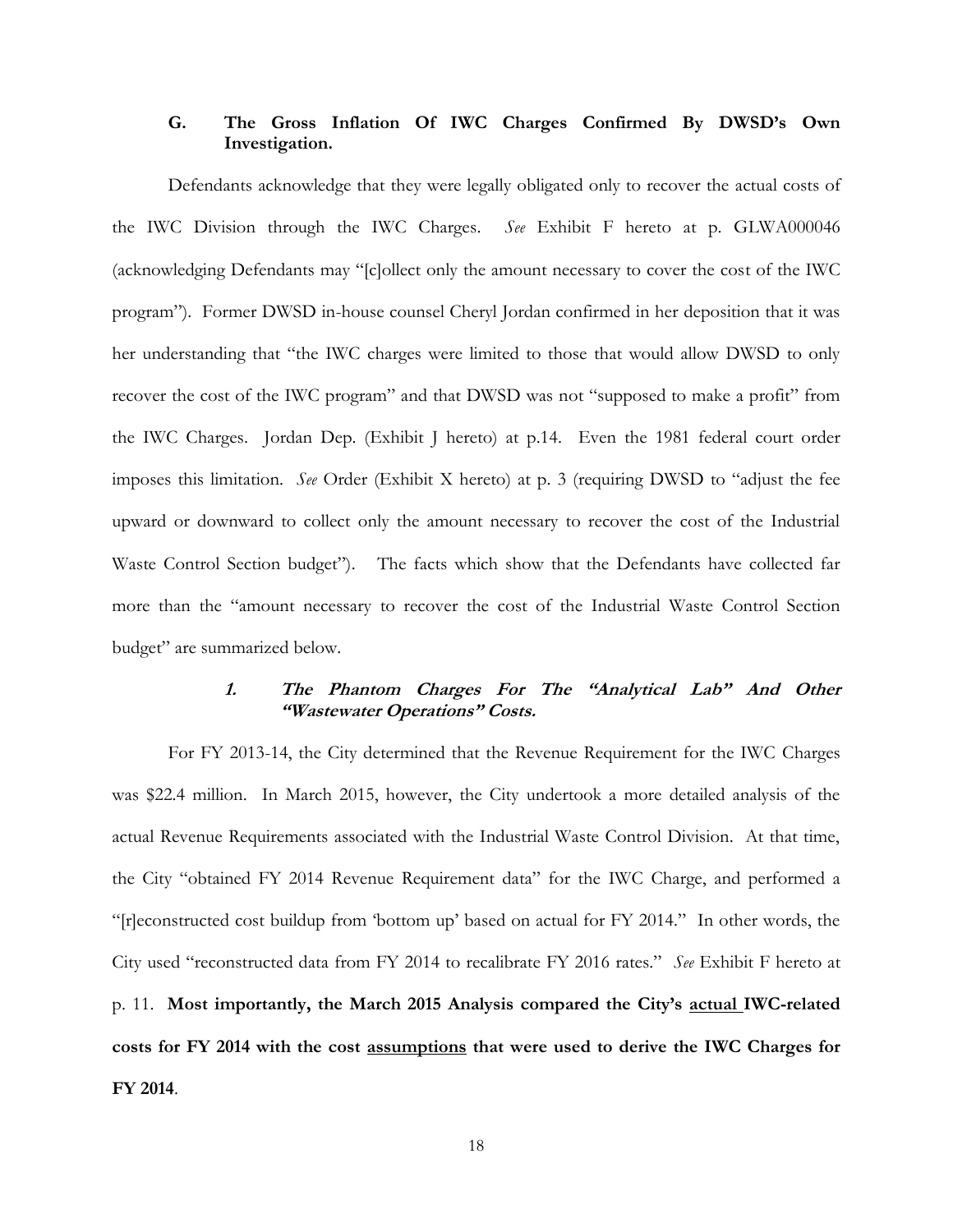As part of the new analysis, the City determined that the \$22.4 million Revenue Requirement was grossly inflated because it included \$9.5 million in wastewater operations expenses when the actual wastewater operations expenses were \$2.29 million. The analysis further determined that the \$22.4 million Revenue Requirement included \$4.46 million in indirect administrative overhead when the actual indirect administrative overhead was \$2.65 million. As a result of the City's more detailed analysis for FY 2013-14 (conducted in March 2015), the City determined that the Revenue Requirement for the IWC Charges should have been only \$13 million (as opposed to \$22.4 million) and proposed a 38% reduction in the IWC Charges for the fiscal year beginning July 1, 2015. *See Id*.

The "reconstructed" analysis described above was conducted by a third-party consultant for DWSD, Mark Savitskie. In his deposition (Exhibit Z hereto), Mr. Savitskie gave the following

testimony:

- Q: Just so we are clear on the record, the rate calculation for fiscal year 2014, you concluded that it resulted in \$22,450,700 of charges pursuant to that rate calculation, correct?
- A: Yes.
- Q: And then when you did your reconstructed calculation, you determined that it was \$13,053,349, correct?
- A: Correct.
- Q: And that 13 million number is based upon actual information from 2014 as opposed to what was in the rate calculation?
- A: Correct. …
- Q: **So what you concluded at the end of the day is that the fiscal year 2014 IWC revenue requirement should have been 13 million dollars as opposed to 22 million dollars?**
- **A: Right**.
- Q: And so in your calculation here you would agree with me that the one major driver of this difference is that in the rate calculation, almost 9.5 million dollars was allocated to wastewater operations including the lab, and in your reconstructed wastewater lab operations, it was \$2,300,000, basically?
- A: Yes.
- Q: And when you reconstructed the wastewater lab ops to come up with you determined that the budget for, the entire lab operations was a little over three million dollars, correct?
- A: Where are you  $-\text{ okay}$ , the 3,016,000?
- Q: Yes
- A: Yes.
- Q: And that was based upon actual data that you obtained for fiscal year 2014?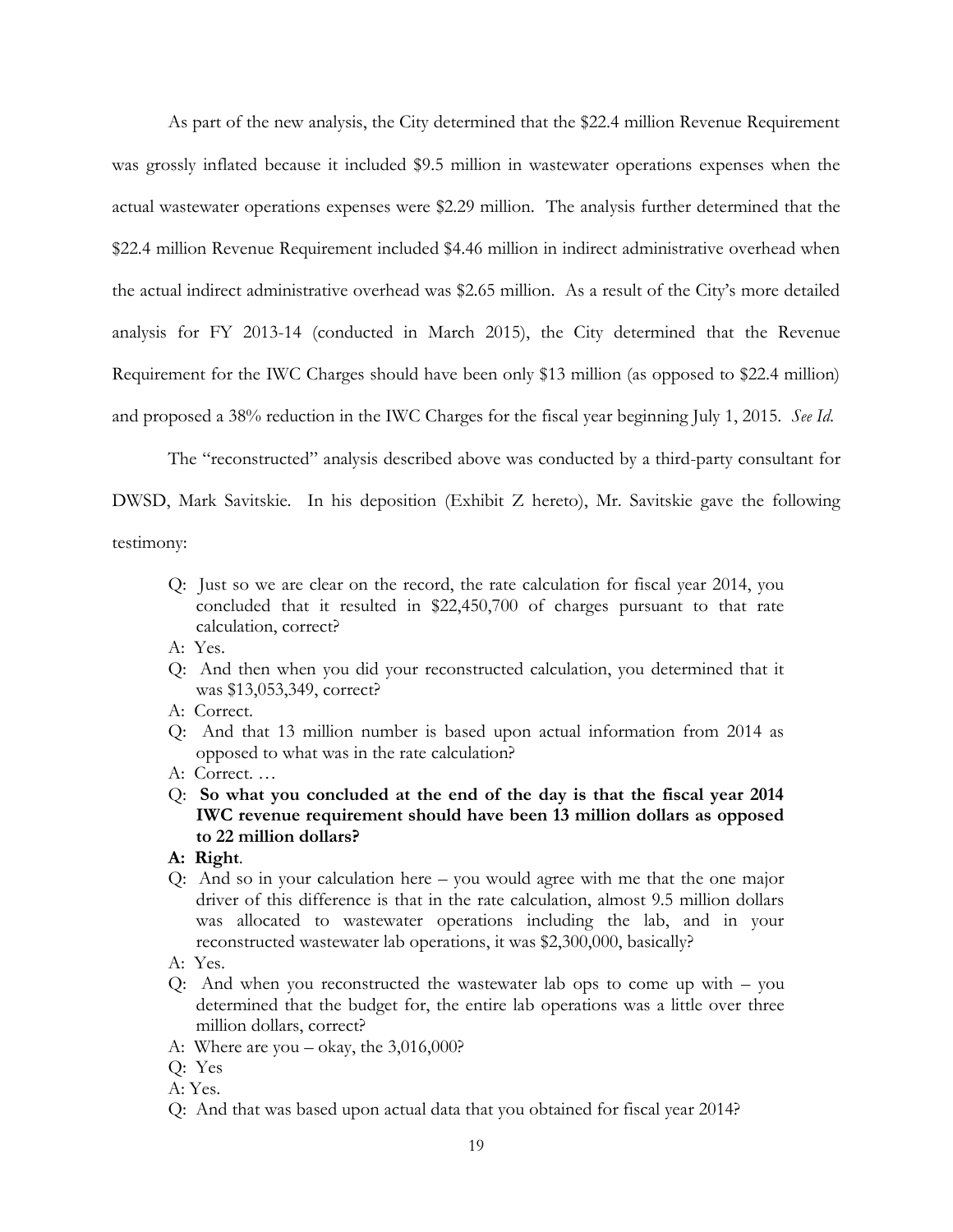A: Yes. [Savitskie Dep. (Exhibit Z hereto) at pp. 13-15 (emphasis added)].

Savitskie went on to confirm this massive overcharge at the conclusion of his deposition:

- Q: Was that your understanding of the goal of these charges was to collect only the amount necessary to recover the cost of the IWC program?
- A: Yes.
- Q: **And isn't it true that your analysis that's reflected on page 11 confirms that at least for fiscal year 2014, DWSD recovered more than the cost of the IWC program?**
- **A: The data on page 11 does suggest that, yes.**
- Q: By about nine million dollars, correct?
- A: I'm not looking at that page now.
- Q: If we can just go back to it just to confirm this question.
- A: **If you say by about nine million, you're comparing 22.4 to 13 million, yes**. [Savitskie Dep. at pp. 20-21 (emphasis added).] 8

A primary reason the IWC Revenue Requirement the City used in FY 2013-14 and 2014-15

was so grossly inflated was because DWSD used a fictional number for the so-called "Analytical

Lab" budget. The Analytical Lab is a group at DWSD (now GLWA) tasked with analyzing waste

materials which provides support to the IWC Division and also to other sewer functions. *See* 

*generally* Kuplicki Dep. II (Exhibit E hereto) at pp. 28-34.

In his deposition, Bart Foster confirmed that, in determining the IWC Charges for FY 2013-

14 and FY 2014-15, DWSD budgeted **\$8,000,000** per year for the Analytical Lab when the entire

Analytical Lab budget for each of those years was only approximately **\$3,000,000**:

- Q: Right, but my question is, we know from Mr. Savitskie's document, which we'll get to, but its represented in your document here that the Analytical Lab Budget for the Fiscal Year 2016 was \$3,058,800, correct?
- A: Correct.
- Q: That would be the entire Analytical Lab Budget?
- A: Based upon his review, yes. [Foster Dep. I (Exhibit Y hereto) at p. 24. *See also* Exhibit AA hereto at p. 463957.]

<sup>8</sup> While Savitskie's analysis was limited to FY 2014, Bart Foster testified that Savitskie's overcharge calculation would apply to FY 2015 as well. This is because there was no new "cost of service" study prepared for that year and therefore the FY 2014 budget and revenue requirement numbers were simply carried-through and applied to FY 2015. *See* Foster Dep. I (Exhibit Y hereto) at pp. 32-33. As a result, the overcharge Defendants admit just for FY 2014 and FY 2015 exceeds **\$18 million**.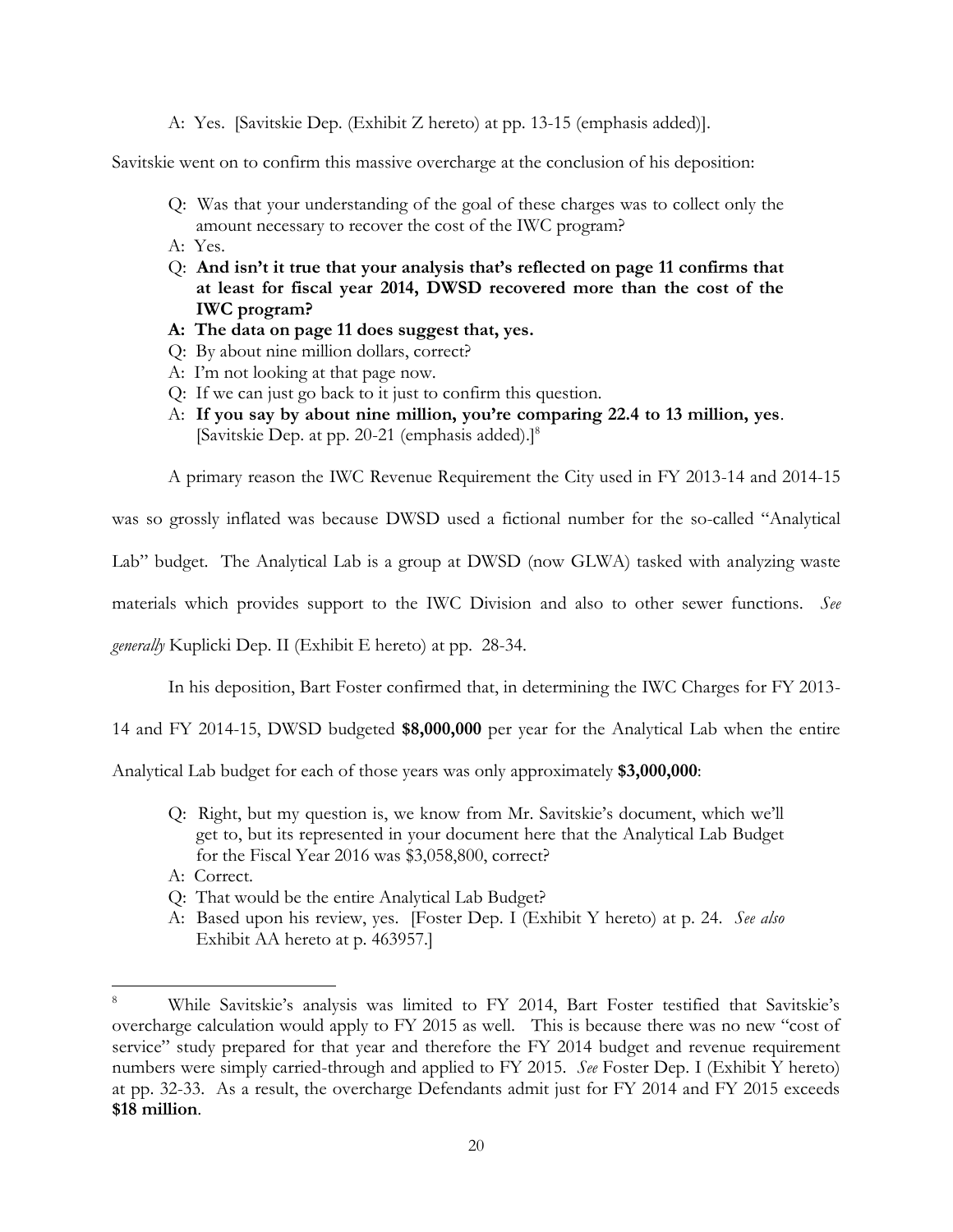Despite the fact that the entire Analytical Lab budget during each of those years was about **\$3,000,000**, Foster acknowledged that the FY 2014 IWC Charge revenue requirement included **\$8** 

**million** as the annual budget for the Analytical Lab:

- Q: All right but that's a different question. Let's see if we can agree that for Fiscal Year 2014, in looking back at how the Revenue Requirement was generated in that year, what you assumed was that \$8,000,000 of the Revenue Requirement was attributable to the Analytical Lab Budget, correct?
- A: Attributable to the Analytical Lab activities in the budget that were allocable to the Industrial Waste Control program, yes.
- Q: All right, so, but at least \$8,000,0000 of Analytical Lab Budget was attributable to the IWC Division, correct?
- A: Yes, that's the assumption that went into the 2014 Cost of Service Study. [Foster Dep. I (Exhibit Y hereto) at pp. 25-26].<sup>9</sup>

# **2. Other Deficiencies In Defendants' IWC Charge Methodology That Further Confirm The Gross Overcharges.**

Defendants also grossly inflated the IWC Charge revenue requirement by utilizing an inflated amount for so-called "direct" IWC expenses, which primarily consist of salary and benefit expenses of the employees of the IWC Division. For example, the "direct" IWC expenses were overstated in at least the following amounts in the following fiscal years:

|         | Fiscal Year Direct IWC Costs in Rev. Requirement | <b>Actual Direct IWC Costs</b> <sup>10</sup> |
|---------|--------------------------------------------------|----------------------------------------------|
| FY 2014 | \$6,301,600                                      | \$3,759,584                                  |

Foster testified that it was a "reasonable assumption" that the \$8 million number for the Analytical Lab was carried through and incorporated into the IWC Charge revenue requirement for FY 2015 as well. Foster Dep. I at p. 33.

<sup>&</sup>lt;sup>10</sup> The "Direct IWC Costs in Revenue Requirements" for all years other than FY 2019 is derived from Doc No. 463957 in Exhibit AA hereto. The Direct IWC Costs in the Revenue Requirements for FY 2019 is derived from Doc No. 463824. The "Actual Direct IWC Costs" for all years other than fiscal years 2017 and 2018 are derived from Defendants' sworn interrogatory answers. Exhibit BB hereto. The Actual Direct IWC Costs for FY 2017 and 2018 are derived by using the actual Personnel costs for 2018 set forth in Dep. Exh. 31 (\$1,991,900) (Exhibit TT hereto) instead of the Personnel costs set forth in Doc No. 463957 in Exhibit AA hereto for FY 2018 (\$4,321,800) and instead of the Personnel costs set forth in Dep. Exh. 10 (Exhibit II hereto) for FY 2017 (\$5,043,000). Bart Foster testified that the Personnel costs in FY 2017 would not have been materially different from the Personnel costs in fiscal year 2018. Foster Dep. II (Exhibit XX hereto) at p. 125.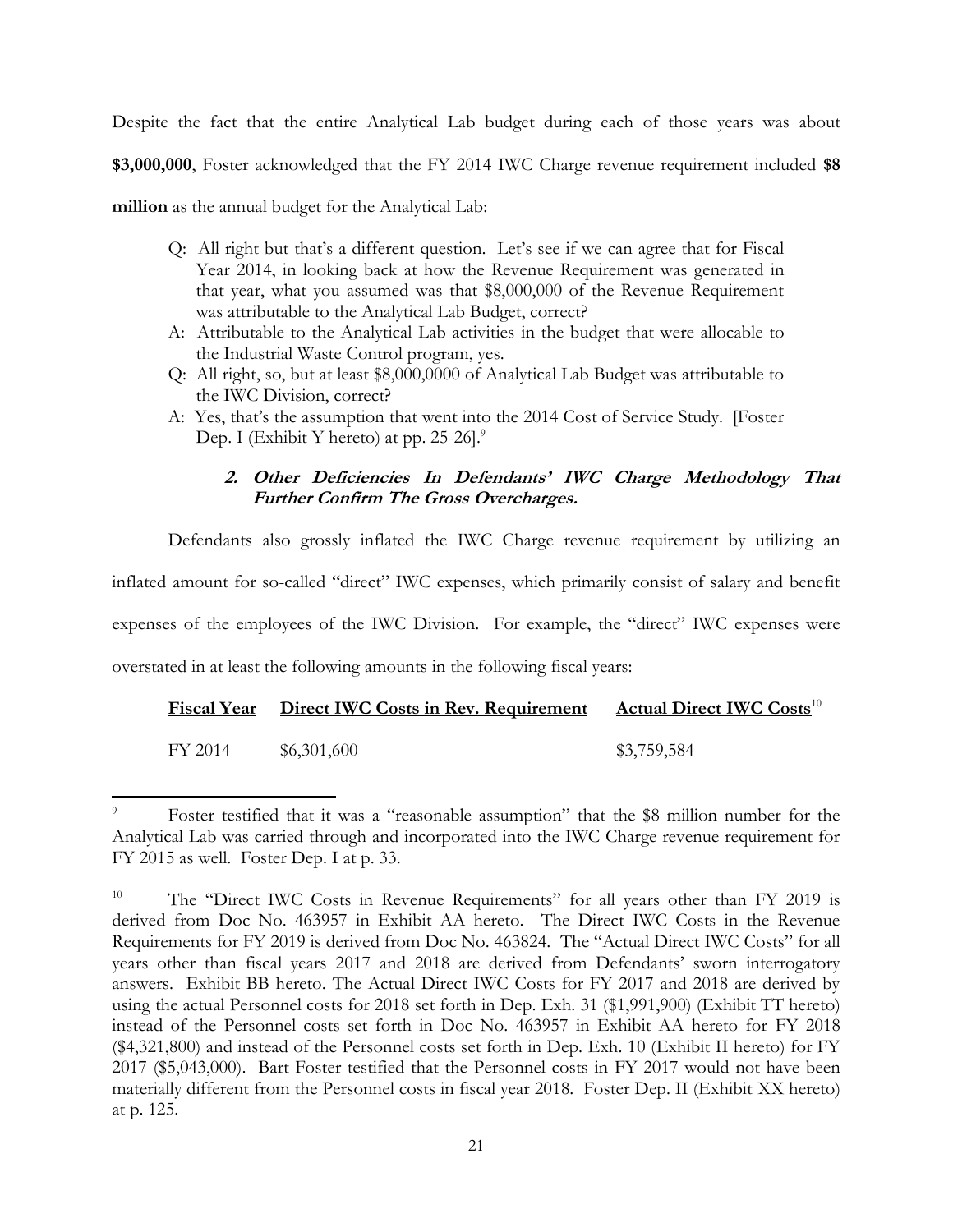| FY 2015 | \$6,613,400 | \$2,365,109 |
|---------|-------------|-------------|
| FY 2016 | \$4,699,600 | \$2,365,109 |
| FY 2017 | \$5,871,800 | \$2,820,700 |
| FY 2018 | \$5,640,400 | \$3,310,500 |
| FY 2019 | \$2,956,800 | \$2,792,000 |

Bart Foster confirmed in his first deposition that the IWC Charges included millions of dollars in phantom "direct IWC costs" in FY 2014:

Q: In 2014, the actual Direct Industrial Waste Control operating expenses were somewhat less than 3.8 million dollars, correct?

A: Based on this [sworn interrogatory answer], yes, and I will caveat all of this with as reported on the subsidiary financial schedules of DWSD, yes.

Q: Okay, but the IWC Direct Budget that was utilized in deriving the Revenue Requirement was a little bit more than 6.2 million dollars, correct?

A: Correct [Foster Dep. I at p. 53].

Foster further testified in his second deposition that the personnel costs for the IWC division in fiscal year 17 and fiscal year 18 were inflated because the personnel costs for those years were based on prior years' budgets "which were based upon a higher number of employees than were actually within the IWC division," and "that got corrected in 2019, which resulted in a material reduction in the personnel costs." Foster Dep. II (Exhibit XX hereto) at p. 118. *See also Id*. at p. 121 (conceding that the assumed number of employees for the IWC division was higher than the actual because [he] was carrying over earlier year data."). Foster conceded that the personnel costs in the FY 2018 IWC revenue requirement was \$4.3 million (*Id*. at p. 122) but the actual personnel costs of the IWC division for that fiscal year were only \$2 million. *Id*. at pp. 123-124.

The resulting overcharge is further amplified when one considers that certain indirect costs were allocated based upon the direct IWC costs. Bart Foster testified that the amount of the indirect cost allocation is a direct function of the amount of the direct IWC costs. *See* Foster Dep. I (Exhibit Y hereto) at p. 36 (confirming that "the higher the direct costs under the IWC Revenue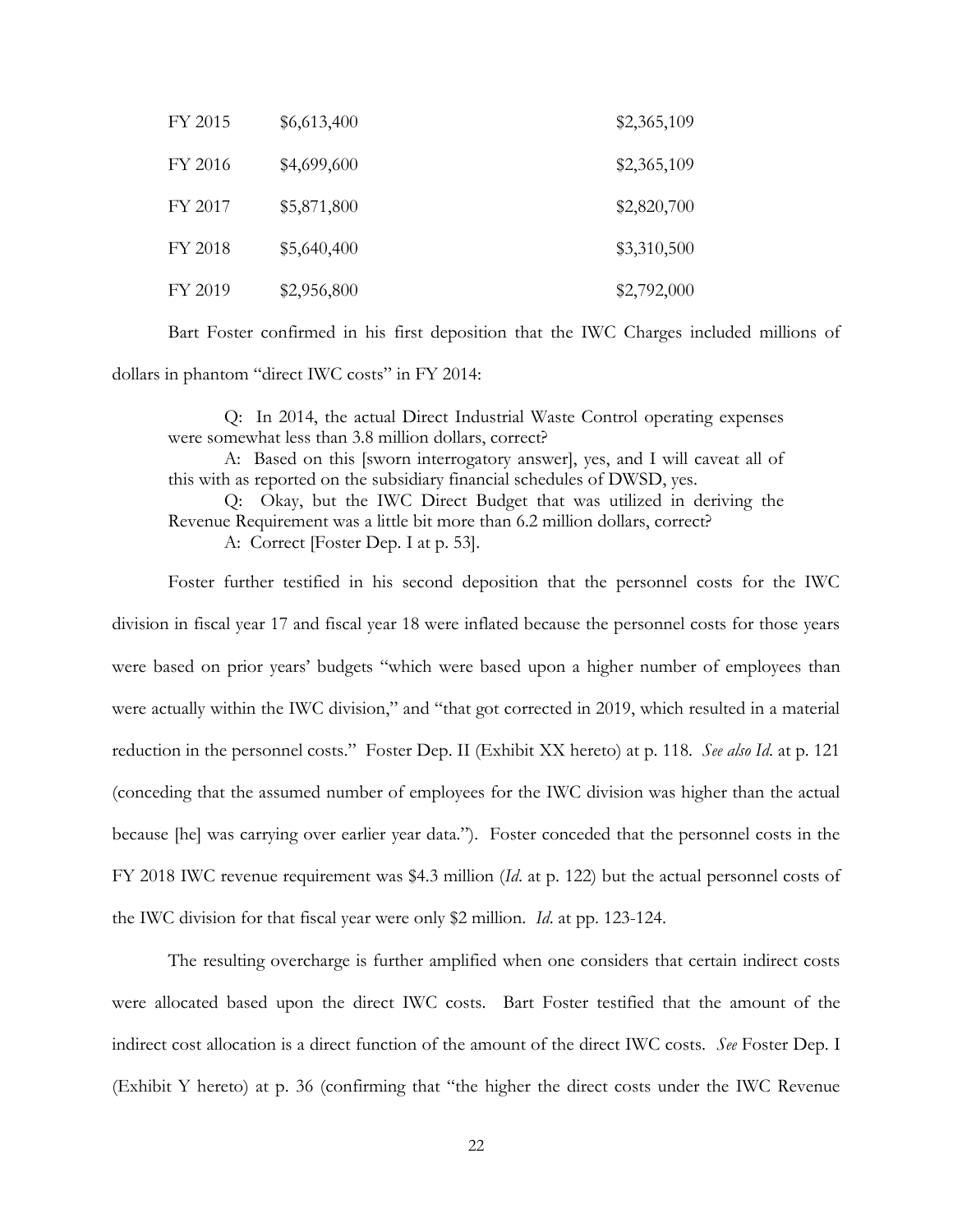Requirement, the higher these Allocated Admin/Centralized Services overhead costs are going to be"). *See also* Exhibit AA at doc 463957 ("These amounts allocated to Cost Pools based on 'direct' allocations, so lower "directs" leads to lower allocation). Therefore, in order to further adjust the IWC Revenue Requirement, one must determine what the indirect cost allocation would have been if the lower (correct) direct IWC costs were utilized. I perform that calculation for certain years in the Class Period in Section IV.B below.

## **3. Defendants Have Gradually Reduced The IWC Charges, But They Remain Far Too High.**

The City's "reconstructed" IWC Charges imposed between July 1, 2015 and June 30, 2018 (approximately \$14 million per year) were still grossly excessive and wholly disproportionate to the direct and indirect costs incurred by the City through December 31, 2015 and GLWA from January 1, 2016 through June 30, 2018 relating to the IWC Division.

In 2018, GLWA undertook a detailed cost of service study for FY 2018-19 and determined that the actual direct and indirect costs associated with the activities for which the IWC Charges are imposed are far less than the revenues generated by the Charges. In fact, GLWA's rate consultant determined in February 2018 that the direct and indirect costs associated with GLWA's IWC Division were only approximately \$9.1 million per year.

Effective July 1, 2018, GLWA finally implemented an additional 31% reduction in the amount of the IWC Charges for FY 2018-19. Mr. Foster characterized this reduction as "material."

By utilizing the actual Analytical Lab and direct IWC costs instead of the inflated costs used in generating the Revenue Requirements, and allocating the administrative overhead and MBO costs based upon the actual direct IWC costs, Plaintiff will establish a minimum Gross Overcharge to Plaintiff and the Class for the Class Period in excess of **\$32.3 million** through just the end of FY 2021 based just upon the inflated Revenue Requirement. The overcharge Plaintiff will ultimately prove under this theory is actually much higher, because, assuming Defendants are legally authorized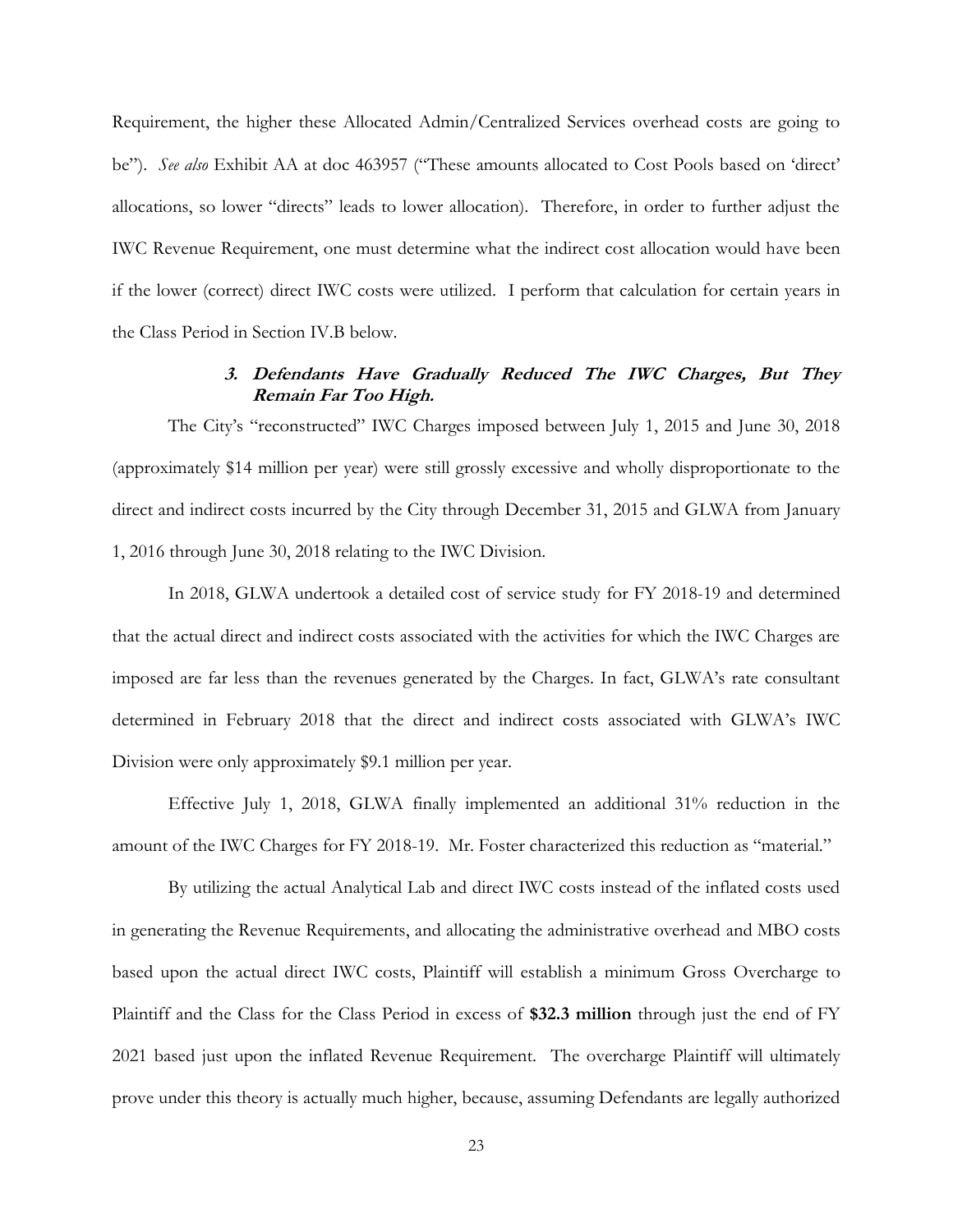to impose IWC Charges, the Revenue Requirements for the Charges should have been allocated among **all** sewer users, not just the nonresidential users upon whom the IWC Charges have historically been imposed. In other words, not only should the total IWC Charge Revenue Requirements have been dramatically lower during the Class Period, but those lower Revenue Requirements should have been allocated among a much larger number of "meters" (i.e., both residential and nonresidential sewer users). This calculation greatly lowers the IWC Revenue Requirements that should have been allocated to Plaintiff and the Class and greatly amplifies the overcharge to Plaintiff and the Class, increasing it to over **\$98** million through June 30, 2021.

A more complete analysis which more specifically quantifies the Overcharges during the Class Period is set forth in Section IV.B below.

#### **III. STATEMENT OF MY OPINIONS IN THIS MATTER**

Principles of ratemaking that guide the legal and technical aspects of ratemaking are necessarily discussed herein. This section presents an overview of cost of service studies and cost allocation theory. It first introduces the role of cost of service studies in the ratemaking process. It then introduces and briefly discusses the major steps in the cost allocation process: the determination of the revenue requirements, the "functionalization" of costs, and finally the "allocation" of costs among customer classes and services.

Cost of service studies are among the basic tools of ratemaking. Few analysts seriously question the standard that services should be provided at cost. The cost principle remains the primary criterion for the reasonableness of rates.

The cost principle applies not only to the overall level of rates, but to the rates set for individual services, classes of customers, and segments of the utility's business. Cost studies are therefore used for the following purposes:

• To determine the total revenue requirement for the services offered by a utility.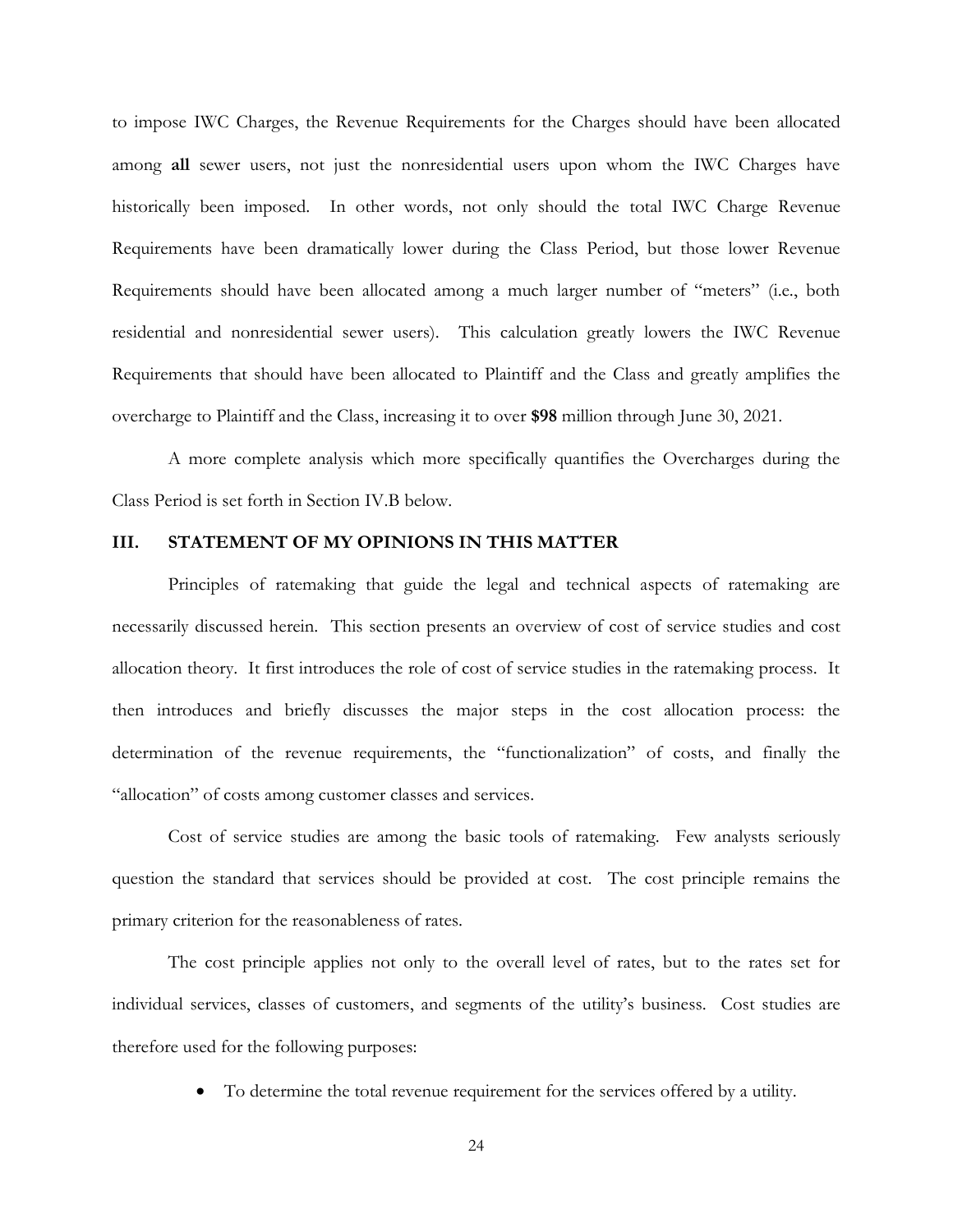- To calculate costs of individual types of service based on the costs each service requires the utility to expend.
- To attribute costs to different categories or classes of customers based on how those customers cause costs to be incurred and benefit.

Generically, the prime purpose of cost of service studies is to aid in the design of rates. The development of rates for a utility may be divided into four basic steps:

- Development of the test period total utility revenue requirement. The total revenue requirement is the level of revenue to be collected from all sources.
- Calculation of the test period revenue requirement to be recovered through rates. This is simply the total revenue requirement of the utility from all sources less the amount from sources other than rates.
- The cost allocation procedure. The total revenue requirement of the utility is attributed to the various classes of customers in a fashion that reflects the cost of providing utility services to each class. The cost allocation process consists of three major parts: functionalization of costs, classification of costs, and allocation of costs among customer services and classes.
- Design of rates. The rates or prices charged to customer classes and/or services are finally determined using the costs incurred as a major determinant.

The first step in the ratemaking process is the determination of the revenue requirement. The revenue requirement analysis examines the utility's operating and capital costs to determine the total revenue needs of the utility. The purpose of the revenue requirement analysis is to determine the adequate and appropriate funding needs of the utility. The revenue requirement is the summation of the annual operating expenses and capital costs that a utility must recover annually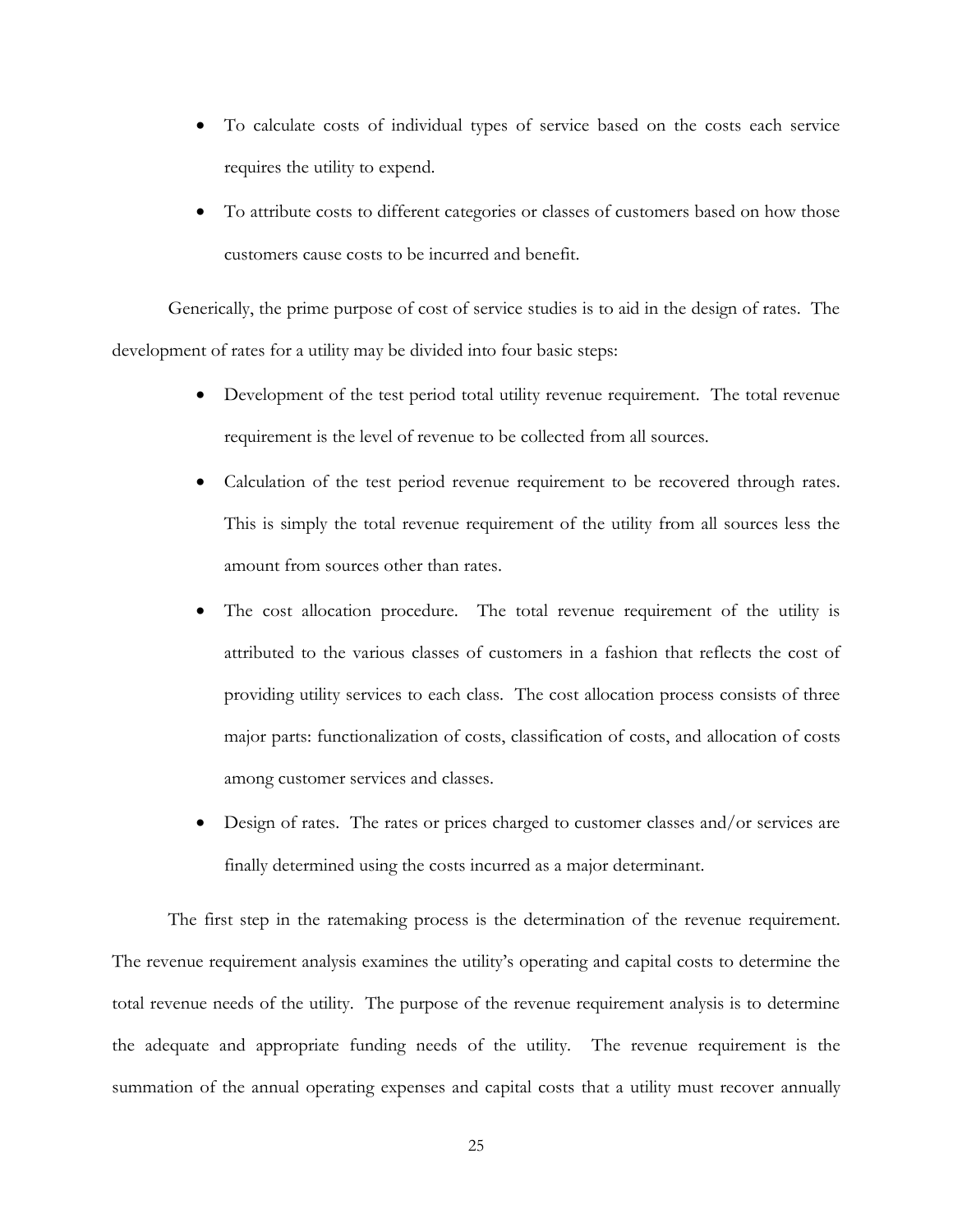over the time period for which the rates and charges will be in place. The type of ownership of the utility will typically guide the manner in which the revenue requirement is determined. In a publically-owned (municipal or regional) utility the cash needs (sometimes called the cash basis)<sup>11</sup> is commonly used. The objective of the cash needs approach for developing the revenue requirement is to provide revenue sufficient to recover total cash requirements. Municipal sewer utility departments or regional utilities are generally managed as independent enterprises. Thus, financial self-sufficiency of the utility is prudent and, as in the case of GLWA, is required. Many municipal utilities budget in a format that may be very similar to the cash needs approach. For this reason GLWA's revenue requirement have been based on its fiscal year budget.

As previously discussed, GLWA is the regional utility providing water and sewer services in southeast Michigan. While many individual GLWA water and sewer services do of course typically have their own clearly identifiable specific costs, many GLWA costs are common or joint costs that cannot generally be identified specifically with either the sewer service or the water service.

As part of the rate analysis process to ensure that appropriate operation and maintenance expense items and general plant are being assigned to the proper water and wastewater functions, the rate analysis should conduct an examination of the percentage allocation basis of the direct and joint-use activities of each division, section, and activity. Some expense and plant items are readily identifiable as being related to providing sewer or water service, while other items are shared between the two Utility functions. In those instances where expenses are jointly budgeted, a determination must be made as to how to apportion these expenses to sewer and water functions by

 $11$  As used herein, the term cash needs, as it applies to determining revenue requirements of a utility, should not be confused with the accounting terminology of the cash-basis accounting method of revenue and expense recognition (in contrast to the accrual method of revenue and expense recognition).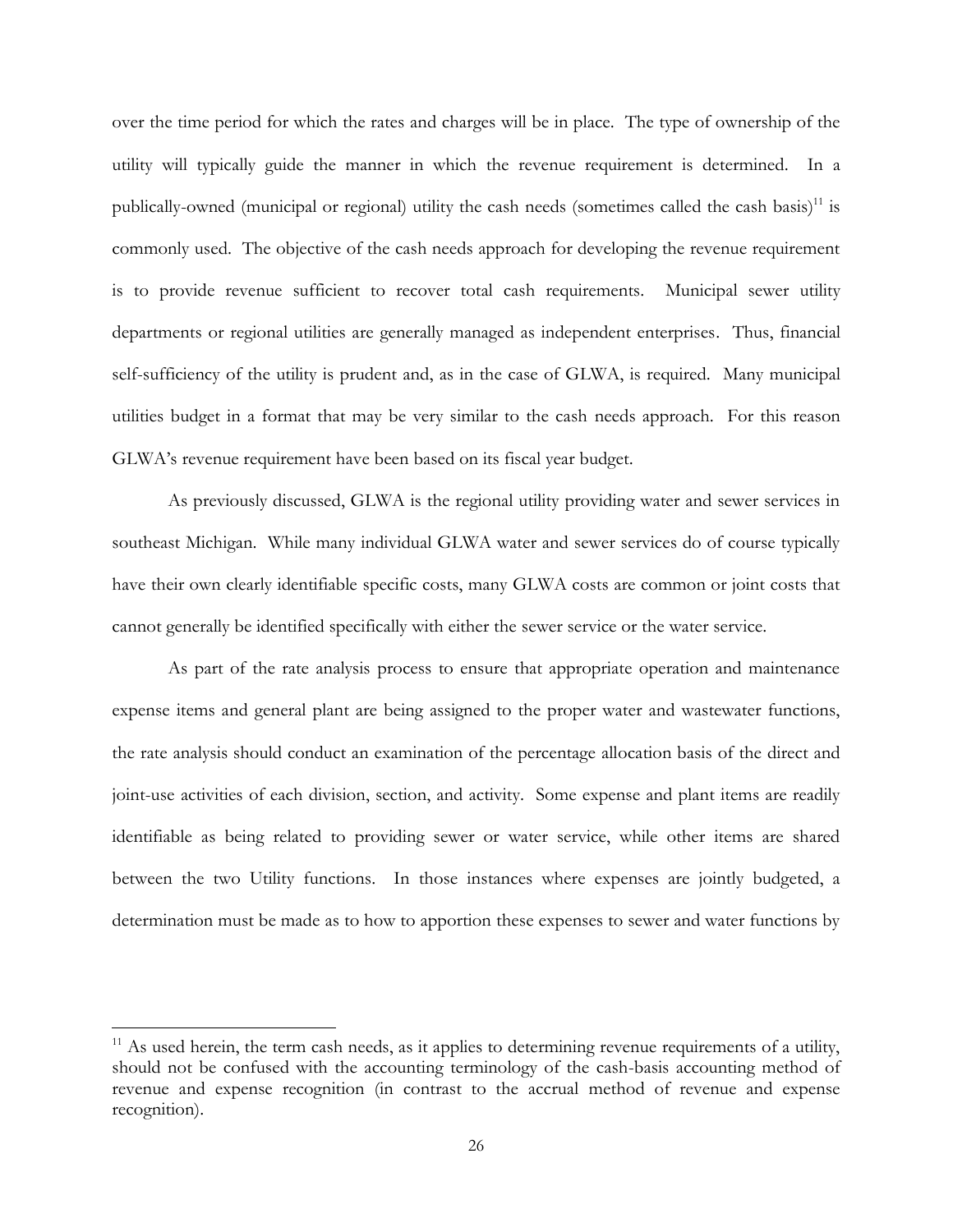relating them to number of customer accounts, work orders, service activity statistics, and other cost-causative criteria.

Well-established principles of utility ratemaking require the utility to deduct Non-Rate Revenues<sup>12</sup> from the revenue requirement in establishing the Rates and Charges. In this regard, Water Environment Federation Manual of Practice No. 27, "Financing and Charges for Wastewater Systems," (2005) states: "In establishing the total revenue requirements to be recovered from the rates for wastewater service, recognition of other sources of revenues within the utility are recognized and deducted from the total annual revenue requirement." *See* WEF Manual of Practice No. 27, "Financing and Charges for Wastewater Systems" at p. 83-84. Similarly, AWWA Manual M-1, "Principles of Water Rates, Fees and Charges," refers to Non-Rate Revenues as "miscellaneous service charges," and states: "Revenues generated via miscellaneous service charges (other operating revenues) are a direct reduction or credit against the total revenue requirements to be recovered from all customers …" *See* AWWA Manual M-1, Seventh Edition, at p. 253. Deducting Non-Rate Revenues (Miscellaneous Revenues and Credits) from the total Revenue Requirement yields the Net Revenue Requirement. There will be separate Net Revenue Requirements for the sewer utility and the water utility, although our remaining focus will be on the sewer utility.

Once the Net Revenue Requirement for the sewer utility is determined (including the allocation of general and common costs to the sewer utility), GLWA must allocate those Net Revenue Requirements to the various services for ratemaking purposes. The sewer utility is comprised of various customer classifications and rate components, to which all Net Revenue Requirements must be allocated. The most frequently used approach to such allocation, which is also used for GLWA, is Fully Distributed Cost pricing. Fully Distributed Cost pricing consists of a

<sup>&</sup>lt;sup>12</sup> Sometimes referred to as Miscellaneous Revenues and Credits.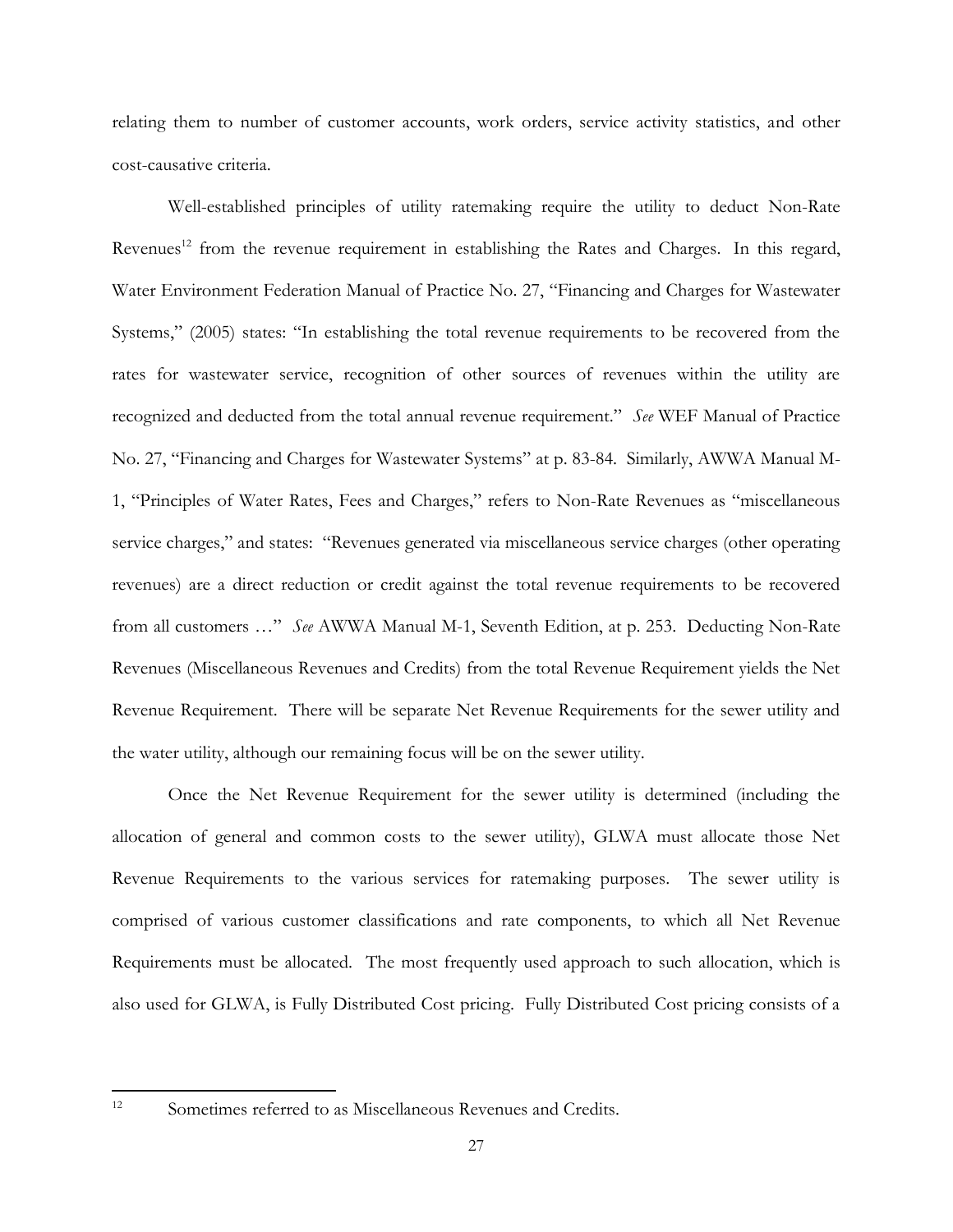whole set of approaches to allocating common costs to services. Once these allocations are done, prices or Rates and Charges are set so that each service covers its fully distributed cost.

The total cost of sewer service is analyzed by system functions in order to equitably distribute costs of service to the various classes of customers. Costs of sewer service may be classified and assigned to basic functional cost components including volume-related costs, strengthrelated costs, industrial monitoring or pretreatment program costs, and other direct related costs. These costs are often referred to as cost functions, or as GLWA refers to them "Cost Pools." Costs allocable only to a specific customer group are assigned directly to that group. One of the functional cost components, or Cost Pools as GLWA refers to it, which is of primary significance in this case, is that of Industrial Waste Control. Industrial Waste Control, or IWC, is a separate functional cost component, or Cost Pool, which is assigned its Direct IWC costs plus Indirect costs, including Master Bond Ordinance ("MBO) costs.<sup>13</sup> The Indirect costs plus the MBO costs were substantial but had no direct relationship to the Industrial Waste Control.

Rate design concerns the manner in which customers are billed. Rate designs should be developed to promote equity among customers by charging each customer or customer group in such a way that a customer is neither subsidized by nor subsidizes other customers.

In the often contentious process of ratemaking, reference is often made to the norms of reasonable, fair and equitable, and nondiscriminatory rates. Reasonable sewer rates are rates that are based on generating sufficient (neither insufficient nor excessive) revenues to operate the sewer utility in a prudent manner and without any undue discrimination among customers

However, the determination of customers from which the IWC revenue requirements should be recovered is difficult. There are several fundamental cost allocation approaches and even hybrid cost-allocation approaches that combine the fundamental cost allocation approaches.

<sup>&</sup>lt;sup>13</sup> MBO costs began on January 1, 2016 effective with the implementation of GLWA.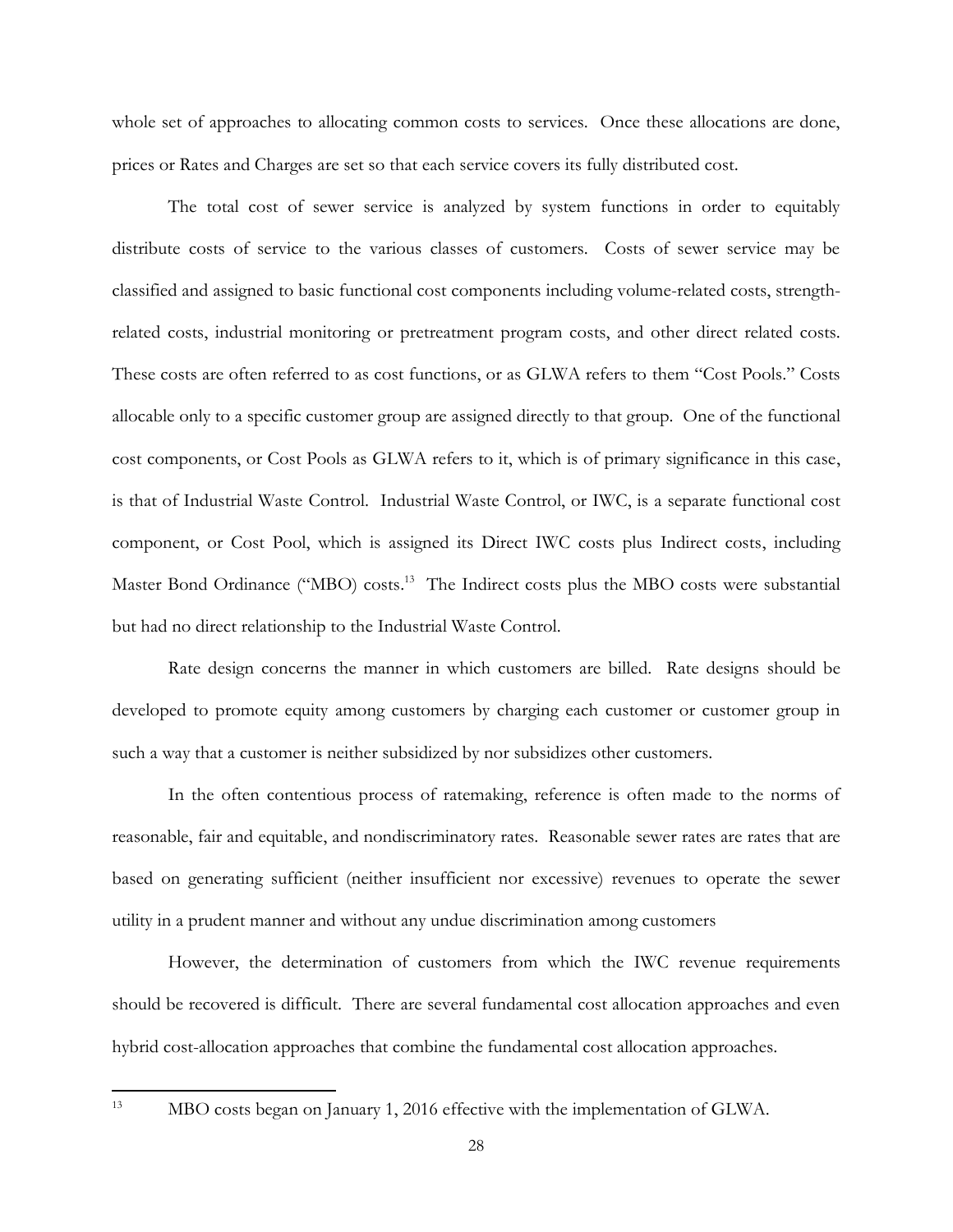#### **Cost Causation as a Basis for Rate Design**

The first cost allocation methodology is a cost-causative allocation approach. Operating expenses and capital costs are assigned to cost components using predominant operational or service purposes as cost-causing factors. For example, publicly owned treatment works ("POTWs") are designed to treat typical household waste, biodegradable commercial waste, and biodegradable industrial waste. Certain commercial and industrial facilities may, however, discharge toxic or nonconventional pollutants that the treatment plant is neither designed for nor able to remove. Consequently, discharges from both commercial and industrial sources can cause problems at POTWs and can have detrimental effects on the water quality of the receiving waterbody. The undesirable effects of those discharges can be avoided by (1) preventing customers from introducing pollutants into a POTW that will either interfere with the operation of the POTW including interference with its use or disposal of municipal sludge, and (2) preventing customers from introducing pollutants into a POTW that will pass through the treatment works or otherwise be incompatible with such works. The act of the customer treating wastewater before discharge to a POTW is commonly referred to as pretreatment. The National Pretreatment Program provides the regulatory basis to require discharges to comply with pretreatment standards to ensure that the goals of the Clean Water Act ("CWA") are attained. The IWC was created to ensure compliance with the National Pretreatment Program. Under the cost causation basis of rate design, it is the dischargers of the toxic or non-conventional pollutants that should bear the cost of the IWC program. The General Pretreatment Regulations apply to all nondomestic sources that introduce pollutants into a POTW. These sources of indirect discharges are more commonly referred to as IUs. Because an IU can be as simple as an automated, coin-operated car wash, EPA developed criteria that define a "significant IU" or "SIU." Many of the General Pretreatment Regulations apply to SIUs as opposed to IUs; the distinction is based on the presumption that control of SIUs will, in most cases, provide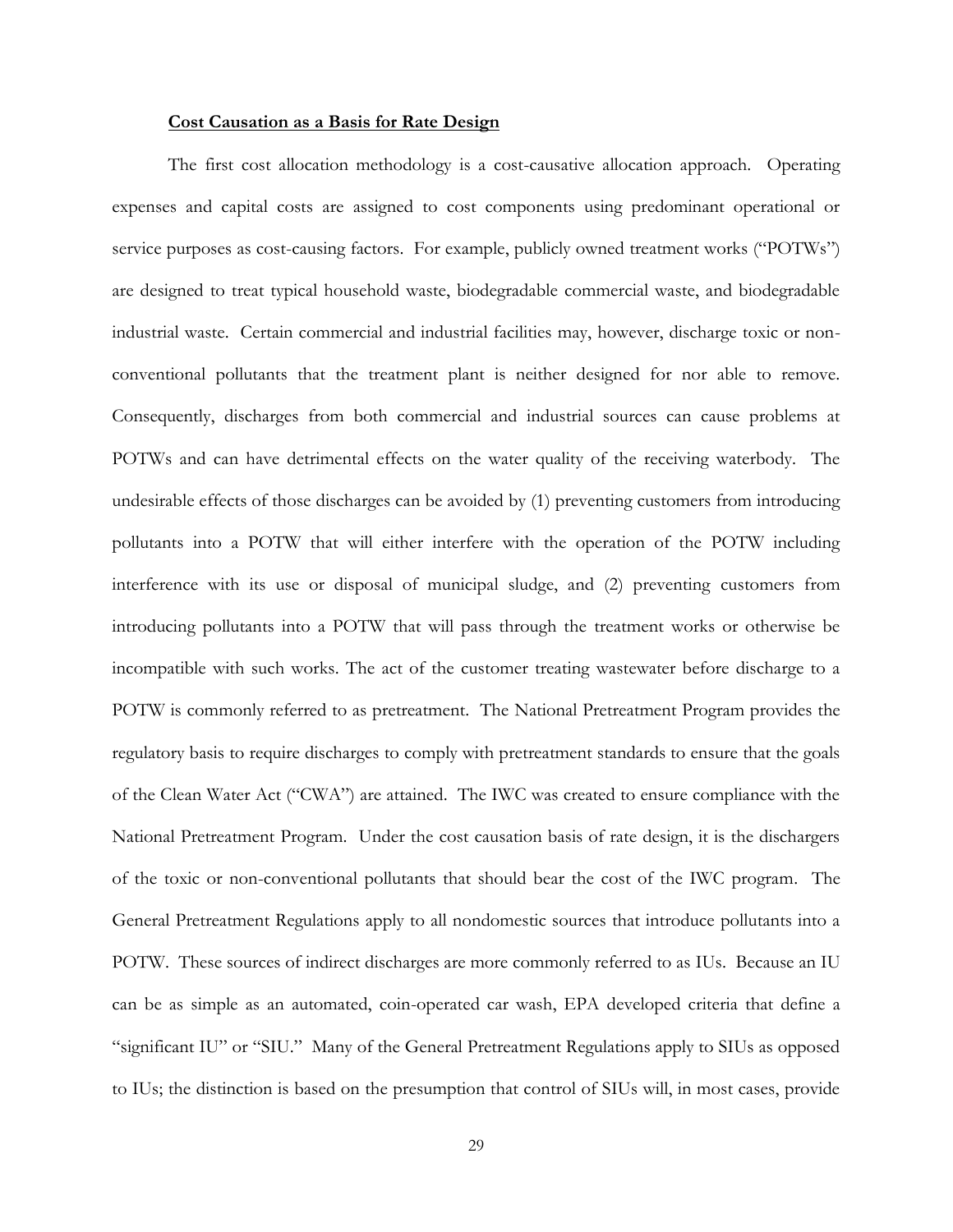adequate protection of the POTW. Where a smaller IU has the potential to adversely affect the POTW, the POTW would be expected to designate the facility as an SIU.

#### **Receipt of Benefits as a Basis for Rate Design**

As I have described above based on the Rules related to the IPP, Plaintiff's Third Request for Admission No. 1 ("RTA"), and the deposition of Mr. Kuplicki, the IWC Division confers benefits upon the general public through the protection of the environment, the public health and safety by abating and preventing pollution. The IWC Division confers benefits upon the general public and not just those persons and entities who pay the IWC Charges. Certain industrial discharge practices can interfere with the operation of POTWs, leading to the discharge of untreated or inadequately treated wastewater into rivers, lakes, and other waters of the United States. A discharge that causes interference inhibits or disrupts the POTW, its treatment processes or operations, or its sludge processes, use, or disposal. Some pollutants are not amenable to biological wastewater treatment at POTWs and can pass through the treatment plant untreated. This pass through of pollutants affects the receiving water, making waters unswimmable or unfishable and possibly causing fish kills or other deleterious effects. Even when a POTW has the capability to remove toxic pollutants from wastewater, the pollutants can end up in the POTW's sewage sludge, which might then be processed into fertilizer or soil conditioner that is land-applied. Incinerating contaminated sludge can release toxic emissions into the atmosphere. Volatile organics, if allowed to enter the POTW collection system, result in gases or vapors that can accumulate in the head space of sewers, increasing the likelihood of explosions that could cause significant damage to the general public. Discharges of toxic organics can also result in the release of poisonous gas. This occurs most often when acidic wastes react with other wastes in the discharge. Such gases can be highly dangerous to POTW collection system operators as they perform their duties. As described above, the avoidance of SIU discharge of toxic or non-conventional pollutants provides a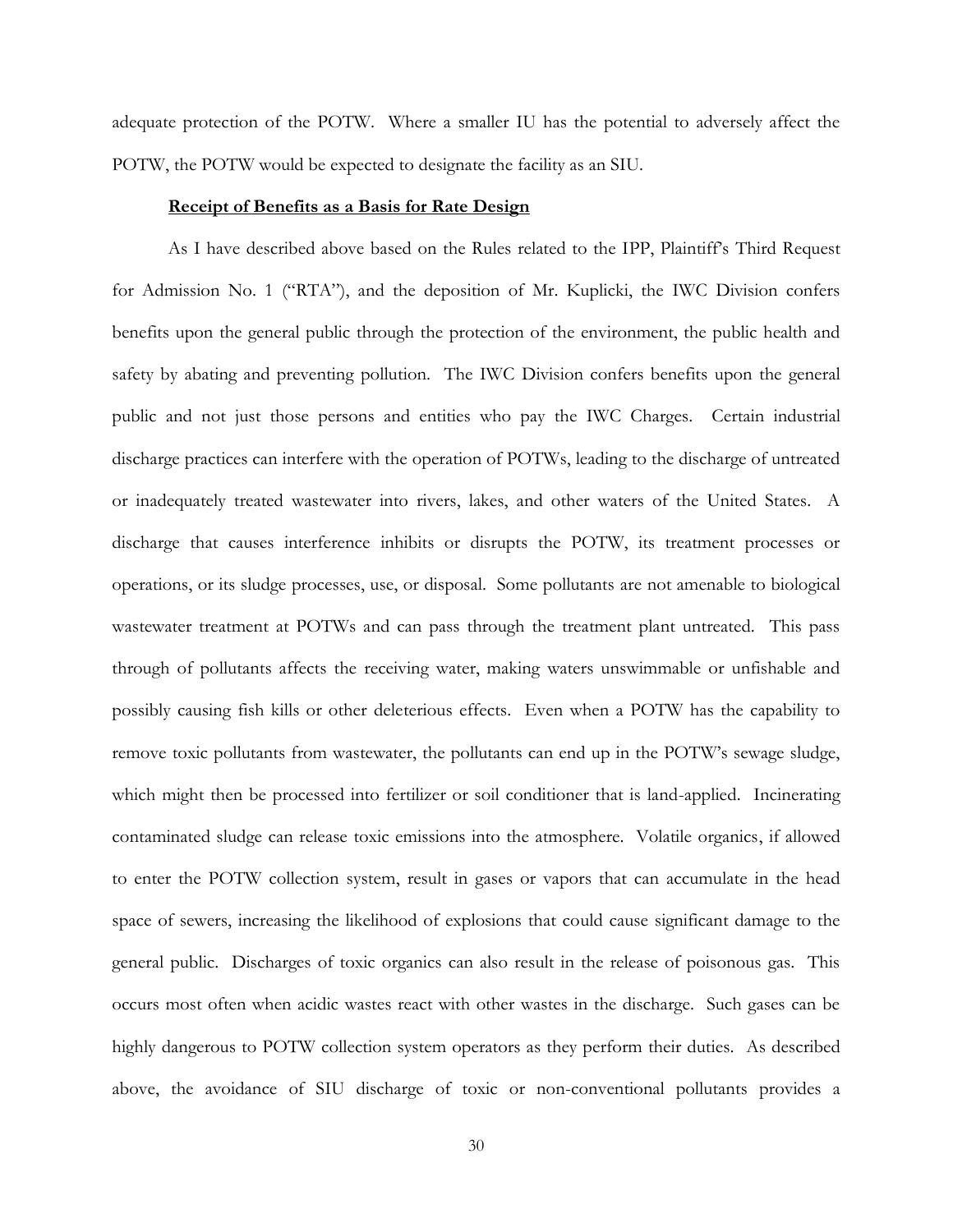widespread public interest benefit to the general public as well as benefit to all users of the POTW and increased safety to POTW employees.

I understand that the rates for the IWC Charges have historically been determined by Defendants' outside consultant, Bart Foster. In his deposition, Foster confirmed various basicratemaking principles that apply to the calculation of the IWC Charges. For example, Foster testified or agreed with the following statements:

- 1. The determination of the IWC Charges begins with the establishment of the "Revenue Requirement," which is the "budgeted operating and other expenditures, including capital recovery that must be generated from rates charges and fees from customers." Foster Dep. (Exhibit Y hereto) at p. 9;
- 2. In determining the Revenue Requirement, it is "appropriate to use the most accurate estimate of the amount of each of the cost components." *Id.* at pp. 9-10;
- 3. "And if the amount of a particular cost is known or fairly estimable, you should use that amount in determining the revenue requirement." *Id.* at p. 10;
- 4. "And it would be, from a rate-making standpoint, it would be inappropriate to use a cost amount that's materially higher or lower than the expected or known amount." *Id*.
- 5. "[i]n deriving Revenue Requirements, you endeavor not to materially overstate those requirements." *Id*. at p. 97;
- 6. "If the revenue requirement is materially overstated, it could result in rates that are in excess of the cost of service." *Id.* at p. 98.

I agree with each of the six statements set forth above. In my opinion, Defendants indisputably have violated these basic rate-making principles by including in the IWC Revenue Requirements elements of cost that are grossly in excess of Defendants' actual costs, as detailed below.

Under Plaintiff's "Gross Overcharge" theory, the IWC Charges have generated revenues far in excess of the actual direct and indirect costs associated with the IWC division and the Defendants have not imposed IWC Charges on all properties that benefit from the activities of the IWC division – *i.e*., residential properties and non-residential property types that have been arbitrarily exempted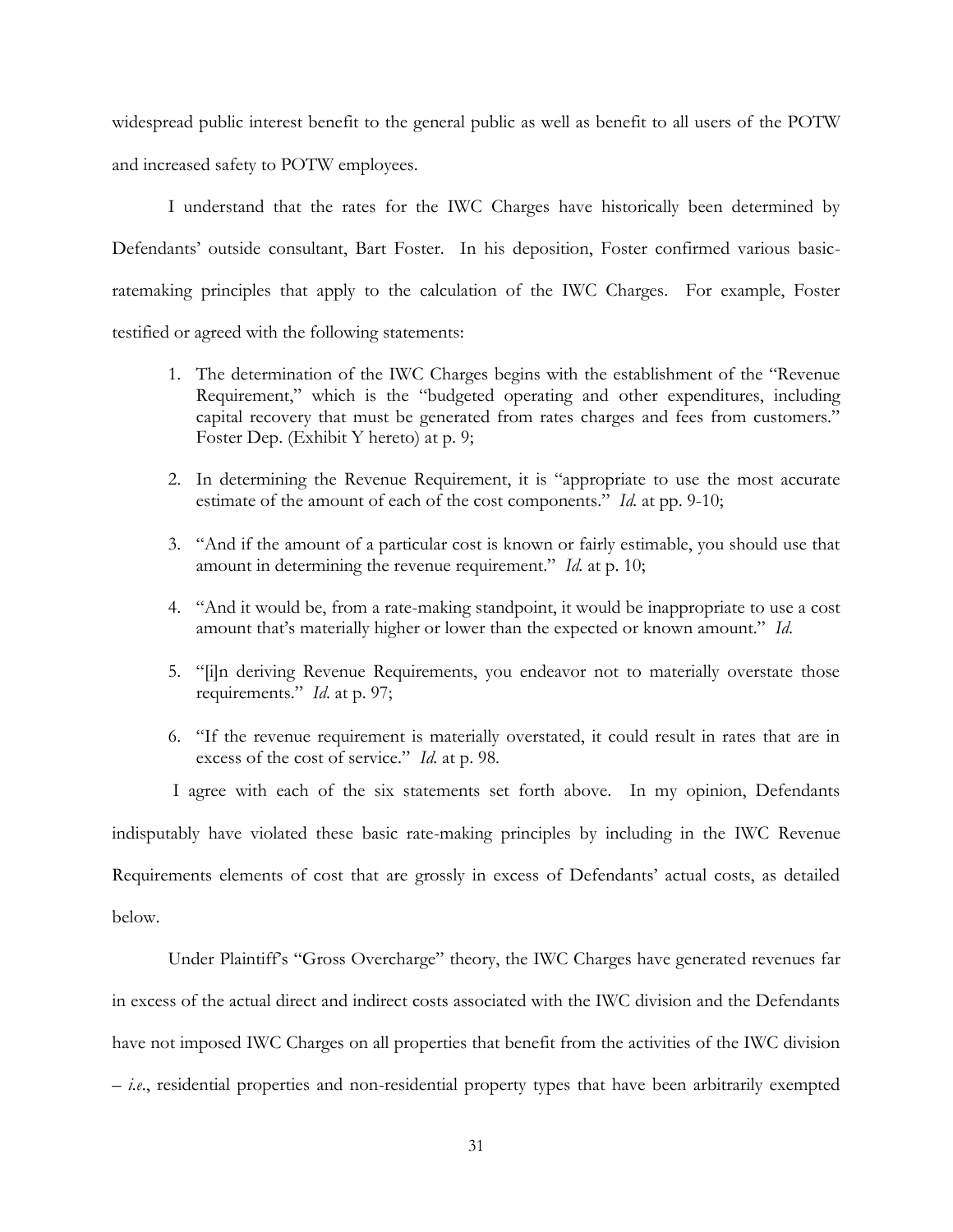from the IWC Charges. In other words, (1) the IWC Revenue Requirement has been grossly inflated and (2) the IWC Charges to Plaintiff and the Class have been further inflated because the inflated IWC Revenue Requirement has not been allocated to all similarly-situated sewer users.

In order to quantify the Overcharges for the period of July 1, 2013 through June 30, 2021, one needs to (1) calculate the appropriate IWC Charge Revenue Requirement for each fiscal year and (2) then allocate that IWC Revenue Requirement over all sewer users, not just Plaintiff and the class of non-residential sewer users.

In Section IV below, I calculate the Revenue Requirements the Defendants should have used during the Class Period. I believe that virtually all of the cost allocations Defendants have utilized to determine the IWC Revenue Requirements have been grossly inflated. My overcharge analysis is based solely upon three distinct costs which Defendants included in the IWC Revenue Requirement that were grossly inflated during the Class Period:

- (a) The so-called "Analytical Lab" costs;
- (b) The "direct" IWC costs; and
- (c) The allocation of administrative overhead

### **IV. CALCULATION OF THE OVERCHARGE**

By utilizing the actual Analytical Lab and direct IWC costs instead of the inflated costs used in generating the IWC Revenue Requirement, and allocating the administrative overhead based upon the actual direct IWC costs, Plaintiff will establish a minimum overcharge to Plaintiff and the Class for the Class Period in excess of **\$32.3 million** through just the end of FY 2021 based just upon the inflated IWC Revenue Requirement. The overcharge Plaintiff will ultimately prove under this theory is actually much higher because, assuming Defendants are legally authorized to impose IWC Charges, the IWC Revenue Requirements for the Charges have to be allocated among **all** sewer users, not just the nonresidential users upon whom the IWC Charges have historically been imposed. In other words, not only should the IWC Revenue Requirements have been dramatically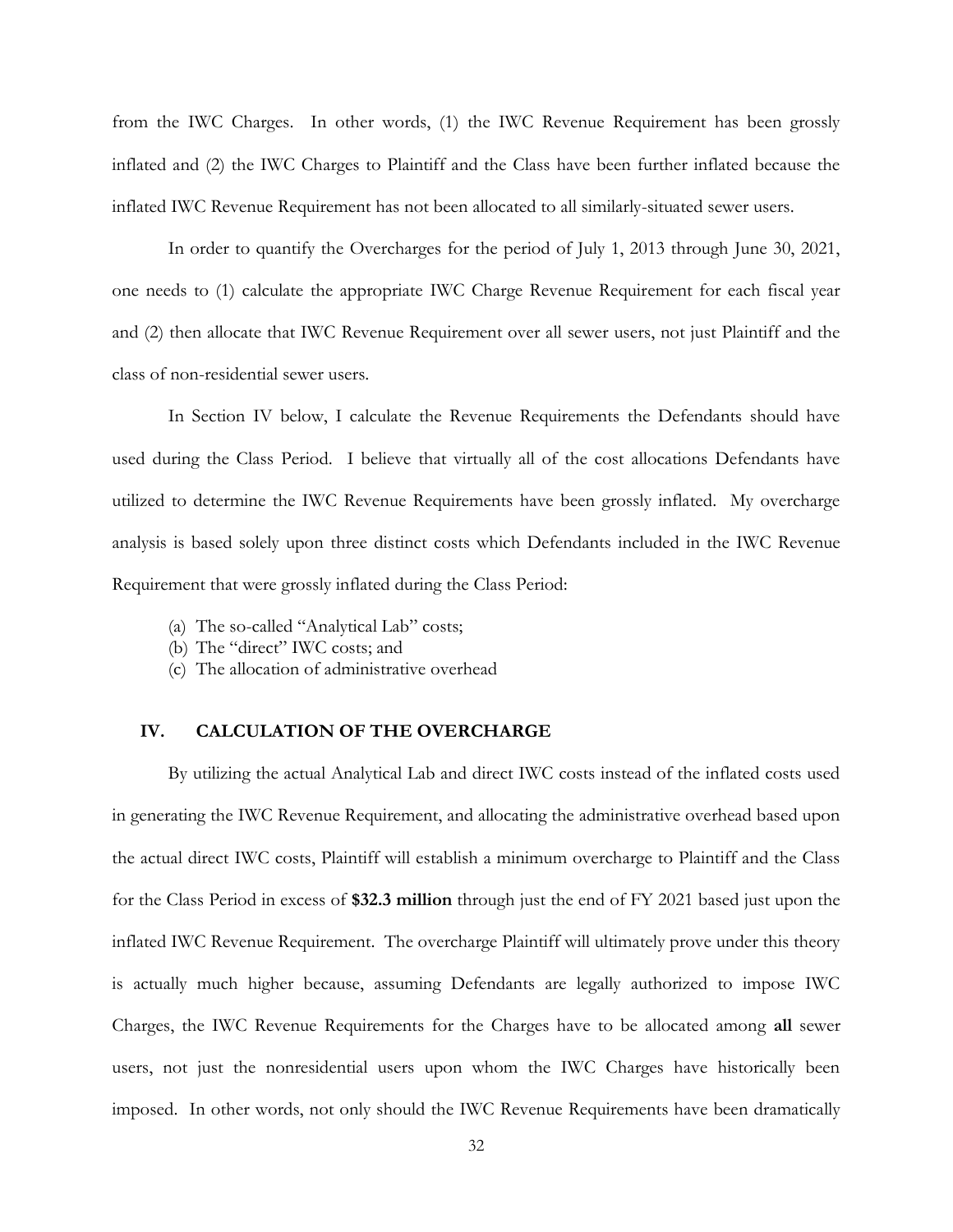lower during the Class Period, but those lower IWC Revenue Requirements should have been allocated among a much larger number of "meters" (i.e., both residential and nonresidential sewer users). This calculation greatly lowers the IWC Revenue Requirements that should have been allocated to Plaintiff and the Class and greatly amplifies the overcharge. $^{14}$ 

Alternatively, the overcharge Plaintiff will ultimately provide under this theory is actually much higher because the IWC Revenue Requirements for the Charges should be allocated only to the SIUs resulting in little or no allocation of the IWC Revenue Requirement to Plaintiff.

I understand that Plaintiff is pursuing discovery concerning the total number of unique sewer users served by Defendants and the total "equivalent meters" associated with those users. For purposes of my current calculation, however, I have assumed that the total number of equivalent meters in the sewer areas serviced by Defendants that have members of the class who incur IWC Charges is 1.3 million. I believe this is a reasonable, in fact, very conservative, assumption for the following reasons.

Plaintiff's counsel has received meter data from 33 of 77 municipalities who are within the sewer areas serviced by Defendants and have members of the class who incur IWC Charges. *See* Exhibit VV hereto. That data indicates that there are 924,000 equivalent meters in those 33 municipalities, which collectively have a population of approximately 1.6 million people. See Summary (Exhibit VV hereto). Because GLWA services approximately 2.8 million total sewer "customers" in its service area (see Exhibit A hereto), extrapolating the data from the 33 municipalities to the entire relevant service area, one can reasonably estimate the total equivalent meters is approximately 1,600,000. (924,000 x (2,800,000/1,600,000).

<sup>&</sup>lt;sup>14</sup> This overcharge calculation is conservative because I have not adjusted the so-called MBO allocations as a part of my recalculation of the IWC revenue requirements. Foster testified in his second deposition that, if the actual IWC direct costs are less than the amounts that were included in the revenue requirements, both the administrative overhead allocations and the allocation of MBO costs would be lower.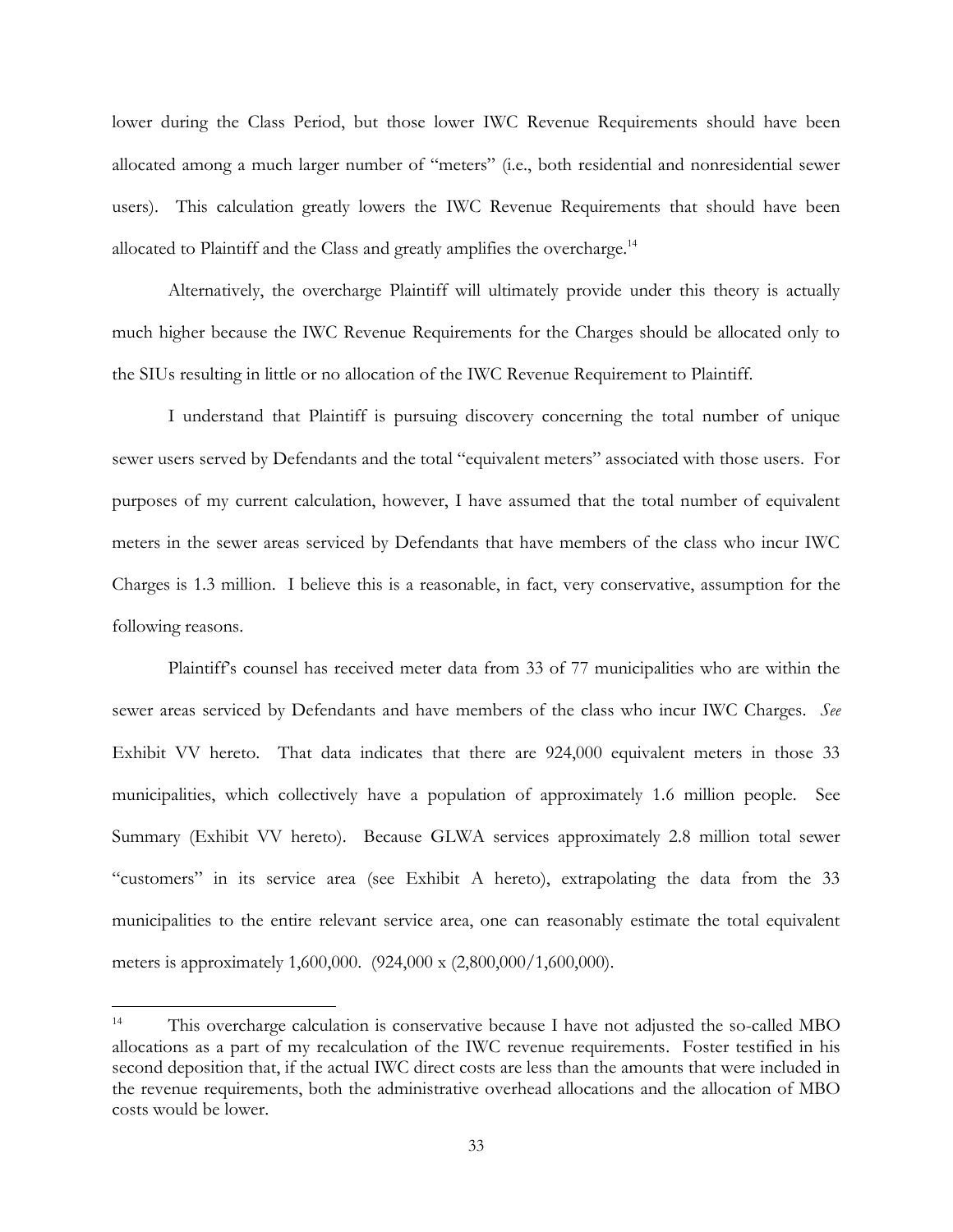I understand that, in order to supplement the subpoena data, Plaintiff's counsel has identified the communities that did not respond to the subpoenas and researched publicly available information in an attempt to determine how many sewer users were in each of those communities. I understand that Plaintiff's counsel confirmed that there are over 500,000 connections in the additional areas. *See* Exhibit WW hereto. The actual **equivalent** meter counts would be much higher, because we are only able to identify the number of connections. But assuming that each connection in these additional communities was only 5/8 inch in size, that still would justify a finding that there are at least 1.4 million equivalent meters in the relevant service areas.

As a further cross-check, demographic data suggests that the average household in the GLWA service area contains approximately 2.5 persons (resulting in at least 1,000,000 distinct sewer connections) (2,800,000 GLWA customers / 2.5 persons per customer).

For purposes of my analysis, I have conservatively assumed 1,300,000 equivalent meters, significantly less than my aforementioned estimate of 1,600,000.

The total number of equivalent meters associated with the properties that currently incur IWC Charges is approximately 212,000. *See* Dep. Exh. 25. Thus, Plaintiff and the Class should only be allocated approximately 16.3% of the IWC Charge Revenue Requirement (212,000/1,300,000).<sup>15</sup> When these adjustments are made, the total overcharge for the period of July 1, 2013 through June 30, 2021 exceeds **\$101 million**. A calculation of this overcharge is set forth below.

#### **FISCAL YEAR 2013-14** – Minimum overcharge – **\$20,382,624**

### I. **Total IWC Revenue Requirement** – \$22,450,700 (doc 463957)

**II. Direct IWC Costs** 

<sup>&</sup>lt;sup>15</sup> Obviously, this specific calculation could go up or down depending upon whether the actual number of equivalent meters associated with all relevant sewer users is higher or lower.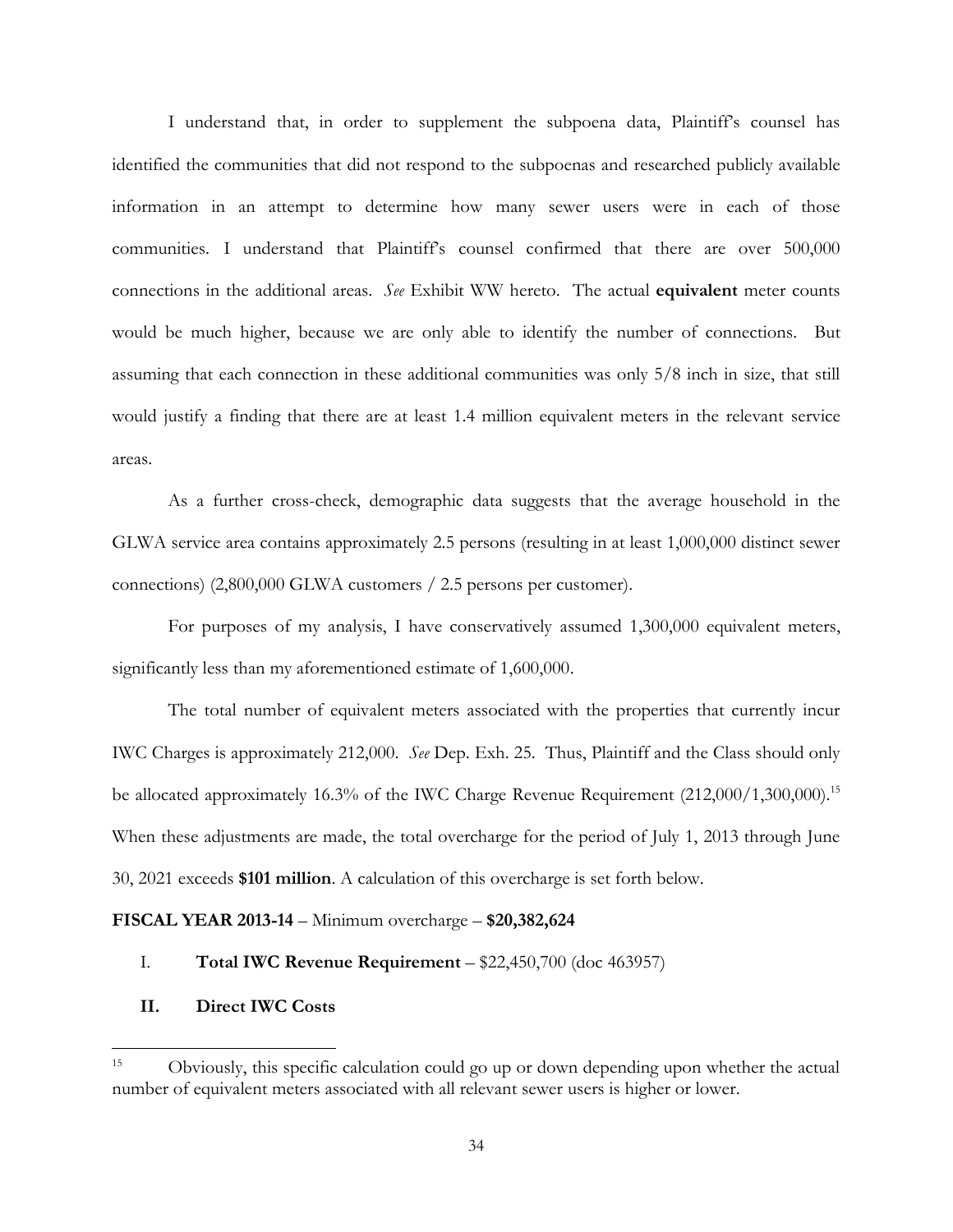- A. Direct IWC Costs in Revenue Requirement -- \$6,201,600 (doc 463957)
- B. Actual Direct IWC Costs per Interrogatory Responses \$3,759,584
- C. Overcharge of Direct IWC Costs **\$2,442,016 (II.A. – II.B.)**

# **III. Analytical Lab**

- A. Amount included in Revenue Requirement -- \$8,000,000 (doc 463957)
- B. Actual Analytical Lab total budget -- \$3,058,800 (Dep. Exhibit 11)
- C. Max percentage of Analytical Lab budget that could be allocated to IWC  $-76\%$  (Dep. Exhibit  $11$ <sup>16</sup>
- D. Maximum amount that could have been allocated to IWC \$2,324,700 (III.B.\* III.C.)
- E. Minimum overcharge of Analytical Lab costs -- **\$5,675,300 (III.A. – III.D.)**

# IV. **Indirect Cost Allocation ("Admin/Centralized Svcs OH")**

- A. Indirect Costs included in Revenue Requirement -- \$3,500,800
- B. Maximum indirect Costs that could have been included in Revenue Requirement  $$1,855,600$  (\$3,500,800 x .53)<sup>17</sup>
- **C.** Overcharge of Indirect Costs -- **\$1,645,800 (IV.A. – IV.B)**

**Maximum Total Revenue Requirement – \$12,687,584 (I. – II.C. – III.E. – IV.C.)**

**Maximum Revenue Requirement For Plaintiff and Class – \$2,068,076 (16.3%x \$12,687,584)**

**Overcharge to Plaintiff and Class -- \$20,382,624 (\$22,450,700 minus \$2,068,076)**

**Overcharge to Plaintiff and Class If Only IWC Meters Are Considered: \$9,763,116 (\$22,450,700 minus \$12,687,584)**

# **FISCAL YEAR 2014-15** – Minimum overcharge – **\$21,126,994**

**I. Total IWC Revenue Requirement** – \$22,950,500 (doc 463957)

<sup>&</sup>lt;sup>16</sup> This percentage is probably itself inflated but I have accepted it for purposes of my analysis. In later years, Defendants used a maximum percentage of 60% and a minimum of 40%.

<sup>&</sup>lt;sup>17</sup> The reduction in the indirect administrative cost is determined by reducing the cost by the same percentage as the direct revenue requirement costs. For example, for FY 2014, \$3,500,800 in administrative costs were allocated based upon \$17,489,500 in direct costs (doc 463957). Deducting the excessive costs of \$8,117,316 (II.C. + III.E.) from the direct revenue requirement of \$17,489,500 (doc 463957) leaves \$9,372,184 in direct costs. \$8,117,316 is 47% of \$17,489,500. Accordingly, the administrative cost allocation needs to be reduced by approximately 47%. For FY 2014, that results in a reduction from  $$3,500,000$  to  $$1,855,600$  – an additional overcharge of  $$1,645,200$ .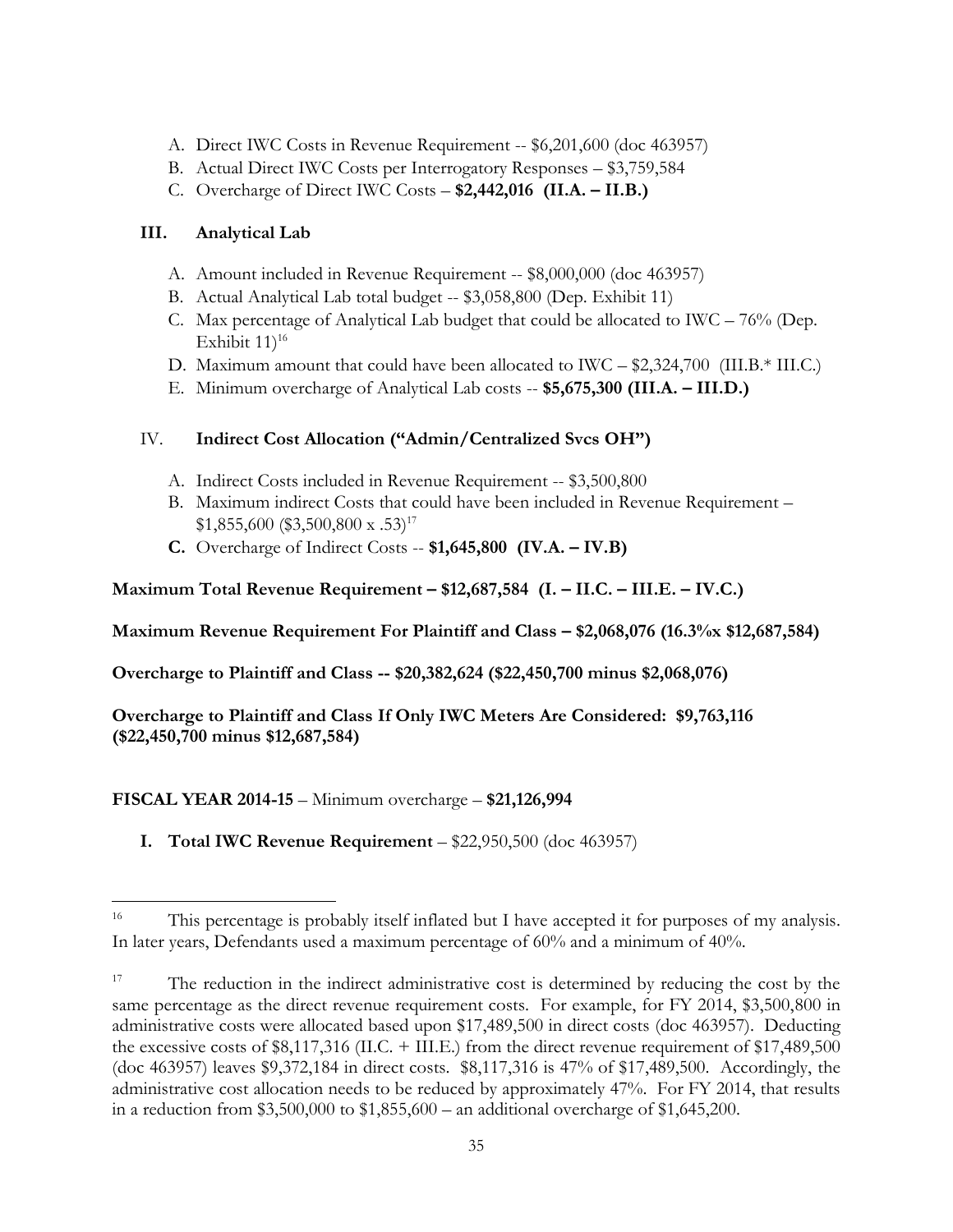# **II. Direct IWC Costs**

- A. Direct IWC Costs in Revenue Requirement -- \$6,613,400 (per interrogatory answers)
- B. Actual Direct IWC Costs per Interrogatory Responses \$2,365,109
- C. Overcharge of Direct IWC Costs **\$4,248,291 (II.A. – II.B.)**

# **III. Analytical Lab**

- A. Amount included in Revenue Requirement -- \$8,000,000 (doc 463957)
- B. Actual Analytical Lab total budget -- \$3,058,800 (Dep. Exhibit 11)
- C. Maximum percentage of Analytical Lab budget that could be allocated to IWC 76%
- D. Maximum amount that could have been allocated to IWC \$2,324,700
- E. Minimum overcharge of Analytical Lab costs -- **\$5,675,300 (III.A. – III.D.)**

# **IV. Indirect Cost Allocation ("Admin/Centralized Svcs OH")**

- A. Indirect Costs included in Revenue Requirement -- \$3,500,800
- B. Maximum indirect Costs that could have been included in Revenue Requirement  $-$ \$1,661,042 (\$3,500,800 x .47)
- C. Minimum overcharge of Indirect Costs -- **\$1,839,758 (IV.A. – IV.B.)**

**Maximum Total Revenue Requirement – \$11,187,151 (I. – II.C. – III.E. – IV.C.)**

**Maximum Revenue Requirement For Plaintiff and Class – \$1,823,506 (16.3% x \$11,187,151)**

**Overcharge to Plaintiff and Class -- \$21,126,994 (\$22,950,500 minus \$1,823,506)**

**Overcharge to Plaintiff and Class If Only IWC Meters Are Considered: \$11,763,349 (\$22,950,500 minus \$11,187,151)**

# **FISCAL YEAR 2015-16** – Minimum overcharge – **\$12,200,423**

**I. Total IWC Revenue Requirement** – \$13,950,100 (doc 463957)

# **II. Direct IWC Costs**

- A. Direct IWC Costs in Revenue Requirement -- \$4,699,600 (doc 463957)
- B. Actual Direct IWC Costs per Interrogatory Responses \$2,365,109<sup>18</sup>
- C. Overcharge of Direct IWC Costs **\$2,334,391 (II.A. – II.B.)**

# **III. Indirect Cost Allocation ("Admin/Centralized Svcs OH")**

<sup>&</sup>lt;sup>18</sup> Defendants claim not to know the actual "direct" IWC costs for FY 2016. Therefore, this number is estimated, but is believed to be reasonably accurate, given the other data provided.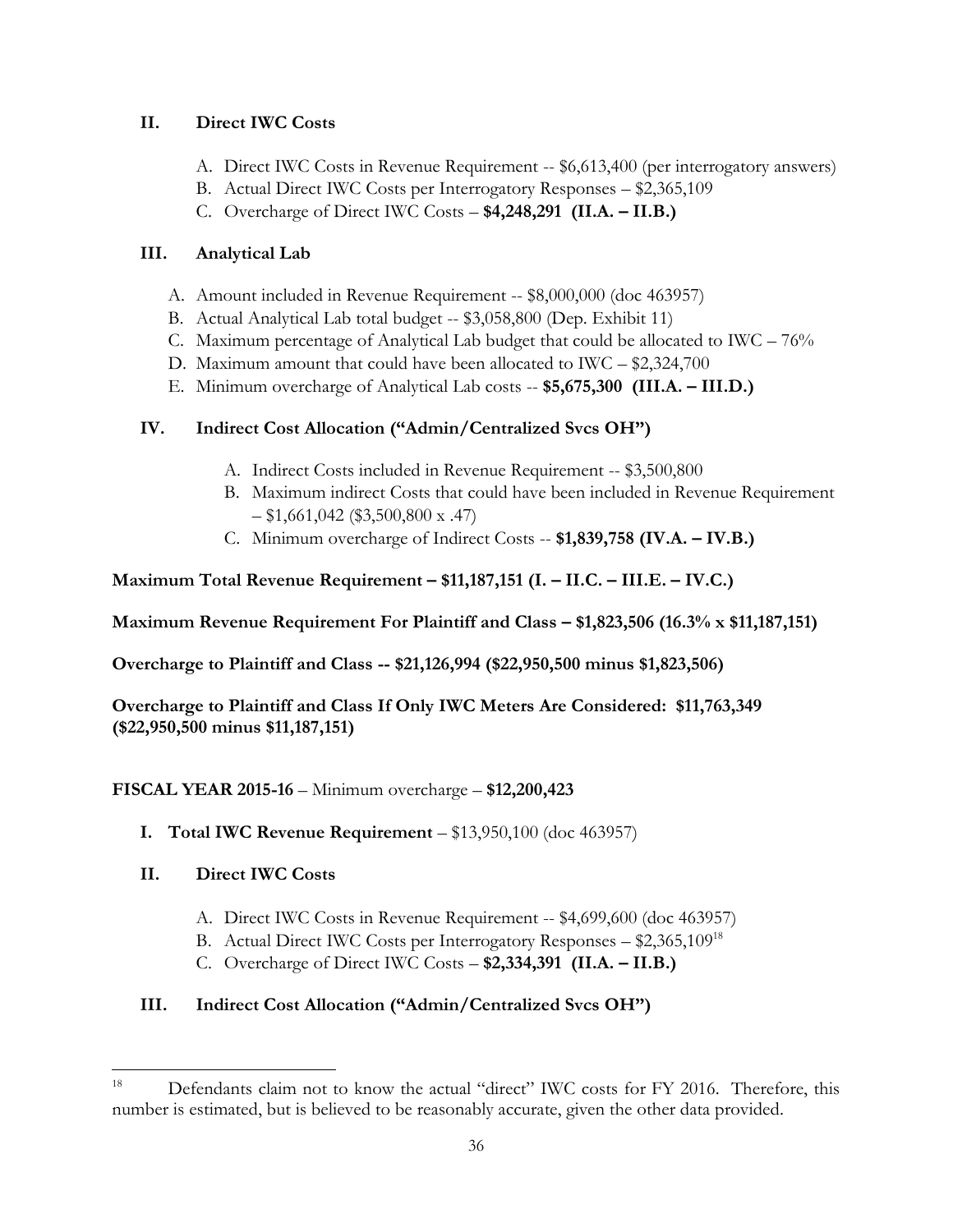- A. Indirect Costs included in Revenue Requirement -- \$3,672,900
- B. Indirect Costs that should have been included in Revenue Requirement \$2,791,404  $(\$3,672,900 \times .76)$
- C. Overcharge of Indirect Costs -- **\$881,496 (III.A. – III.B.)**

## **Maximum Total Revenue Requirement – \$10,734,213 (I. – II.C. – III.C.)**

### **Maximum Revenue Requirement For Plaintiff and Class – \$1,749,677 (16.3% x \$10,734,213)**

**Overcharge to Plaintiff and Class -- \$12,200,423 (\$13,950,100 minus \$1,749,677)**

**Overcharge to Plaintiff and Class If Only IWC Meters Are Considered: \$3,215,887\_ (\$13,950,100 minus \$10,734,213)**

## **FISCAL YEAR 2016-17** – Minimum overcharge – **\$12,583,734**

**I. Total IWC Revenue Requirement** – \$14,259,700 (doc 463957)

## **II. Direct IWC Costs**

- A. Direct IWC Costs in Revenue Requirement -- \$5,404,000 (doc GLWA367-368 (Dep. Ex. 14) (Exhibit LL hereto)
- B. Actual Direct IWC Costs (see FN  $9$ ) \$2,820,700
- C. Overcharge of Direct IWC Costs **\$2,583,300 (II.A. – II.B.)**

# **III. Indirect Cost Allocation ("Admin/Centralized Svcs OH")**

- A. Indirect Costs included in Revenue Requirement -- \$4,980,000 (doc GLWA 367-368 (Dep. Ex. 14) (Exhibit LL hereto)
- B. Indirect Costs that should have been included in Revenue Requirement \$3,585,600  $($4,980,000 \text{ x } .72)^{19}$
- C. Overcharge of Indirect Costs -- **\$1,394,400 (III.A. – III.B.)**

# **Maximum Total Revenue Requirement – \$10,282,000 (I. – II.C. – III.C.)**

<sup>19</sup> Again, to illustrate the indirect cost allocation, I calculated the total indirect administrative overhead costs that were included in the FY 2017 revenue requirement from Dep. Exh. 8 (Exhibit GG hereto). The direct revenue requirements for FY 2017 were \$9,288,800. *See* Dep. Exhibit 14. The direct revenue requirements for FY 2017 should have been \$6,705,500 (\$9,288,800 minus 2,583,300). \$6,705,500 is 72% of \$9,288,800. Therefore, to calculate the overcharge of indirect and MBO costs, I multiplied the total indirect administrative and MBO costs in the actual revenue requirement (\$4,980,000) by .72, which results in \$3,585,600. The overcharge is the difference between \$4,980,000 and \$3,585,600**.**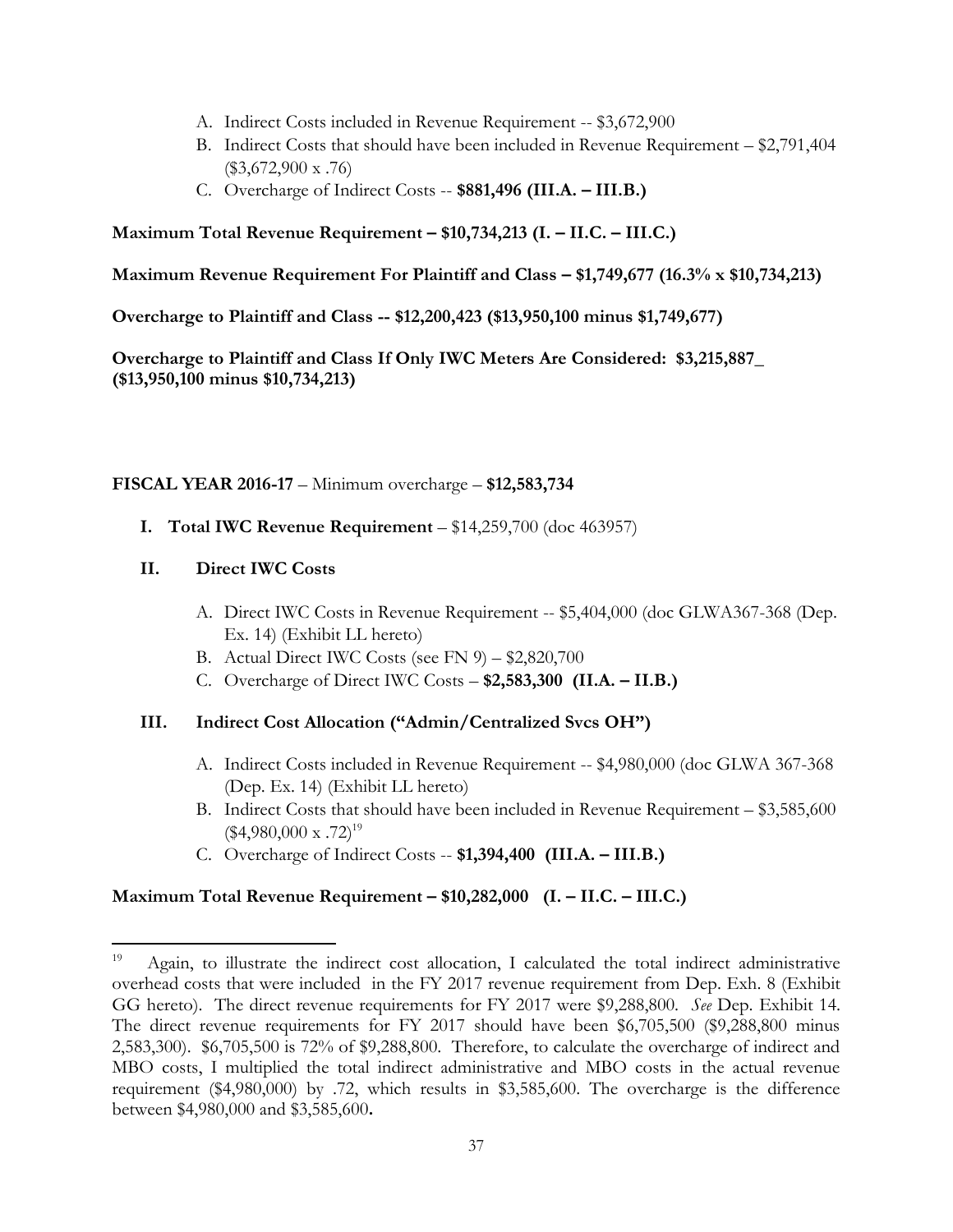**Maximum Revenue Requirement For Plaintiff and Class – \$1,675,966 (16.3% x \$10,282,000)**

**Overcharge to Plaintiff and Class -- \$12,583,734 (\$14,259,700 minus \$1,675,966)**

**Overcharge to Plaintiff and Class If Only IWC Meters Are Considered: \$3,977,700\_ (\$14,259,700 minus \$10,282,000)**

# **FISCAL YEAR 2017-18** – Minimum overcharge – **\$12,782,885**

**I. Total IWC Revenue Requirement** – \$14,560,600 (doc 463957)

# **II. Direct IWC Costs**

- A. Direct IWC Costs in Revenue Requirement -- \$5,640,400 (doc 463957)
- B. Actual Direct IWC Costs (see FN 9) \$3,310,500
- C. Overcharge of Direct IWC Costs **\$2,329,900 (II.A. – II.B.)**

# **III. Indirect Cost Allocation**

- A. Indirect Costs included in Revenue Requirement -- \$5,297,900 (doc 463957)
- B. Indirect Costs that should have been included in Revenue Requirement –\$3,973,425  $(\$5,297,900 \times .75)$
- C. Overcharge of Indirect Costs **\$1,324,475 (III.A. – III.B.)**

# **Maximum Total Revenue Requirement – \$10,906,225 (I. – II.C. – III.C.)**

**Maximum Revenue Requirement For Plaintiff and Class – \$1,777,715 (16.3% x \$10,906,225) Overcharge to Plaintiff and Class -- \$12,782,885 (\$14,560,600 minus \$1,777,715)**

**Overcharge to Plaintiff and Class If Only IWC Meters Are Considered: \$3,653,775\_ (\$14,560,000 minus \$10,906,225)**

# **FISCAL YEAR 2018-19** – Minimum overcharge – **\$7,657,043<sup>20</sup>**

**Total IWC Revenue Requirement** – \$9,148,200 (doc 463957)

<sup>&</sup>lt;sup>20</sup> At this time, for the fiscal years ending June 30, 2019, June 30, 2020 and June 30, 2021, I have accepted the overall IWC Charge Revenue Requirements allegedly used by GLWA to establish the IWC Charges for those fiscal years. Investigation continues as to whether those Revenue Requirements are inflated. Plaintiff reserves the right to amend these calculations if additional information is received and analyzed.